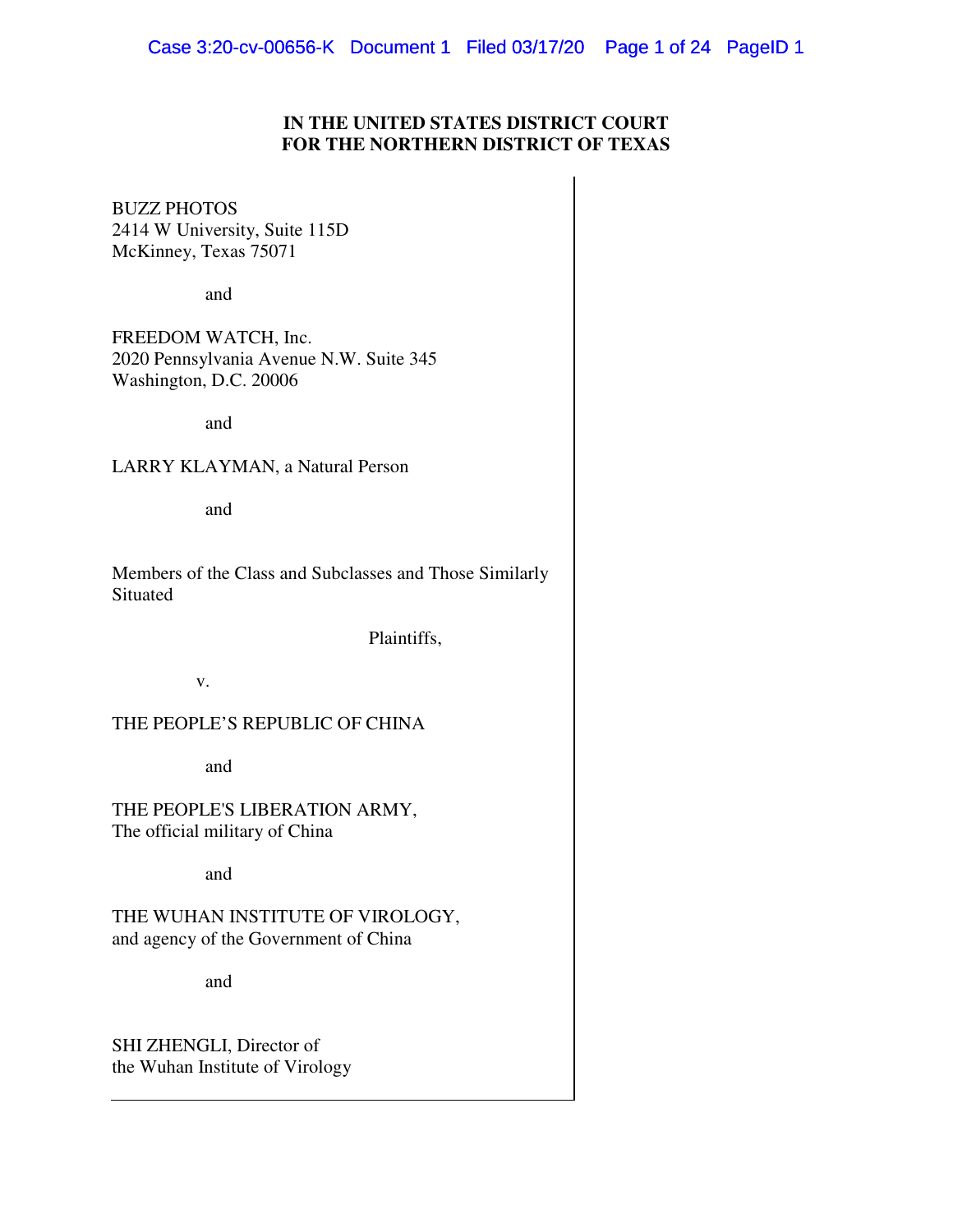and

Major General Chen Wei of China's People's Liberation Army

Defendant.

# **CLASS ACTION COMPLAINT CONCERNING MASSIVE DAMAGE CAUSED BY DEFENDANTS AS A RESULT OF CLOVID-19 RELEASE FROM AN ILLEGAL AND INTERNATIONALLY OUTLAWED BIOWEAPONS FACILITY IN THE CITY OF WUHAN OF THE PEOPLE'S REPUBLIC OF CHINA**

 In this class action complaint, lead Plaintiffs Buzz Photo, Freedom Watch, Inc., Larry Klayman putative plaintiffs as members of the class and subclasses and all persons and entities similarly situated (collectively "Plaintiffs") sue Defendant the People's Republic of China and the other Defendants as set forth herein, and show and allege as follows:

# **I. INTRODUCTION AND NATURE OF THE ACTION**

1. This is a complaint for damages and equitable relief arising out of the creation and release, accidental or otherwise, of a variation of coronavirus known as COVID-19 by the People's Republic of China and its agencies and officials as a biological weapon in violation of China's agreements under international treaties, $<sup>1</sup>$  and recklessly or otherwise</sup> allowing its release from the Wuhan Institute of Virology into the city of Wuhan, China, in Hubei Province, by among other acts failing to prevent the Institute's personnel from becoming infected with the bioweapon and carrying it into the surrounding community and proliferation into the United States.

l 1 which in the nature of biological warfare can include discovering a life-threatening virus or bacteria already existing in nature but then refining, developing, adapting, and/or perfecting it as a weapon and illegally maintaining a stockpile of the bioweapon.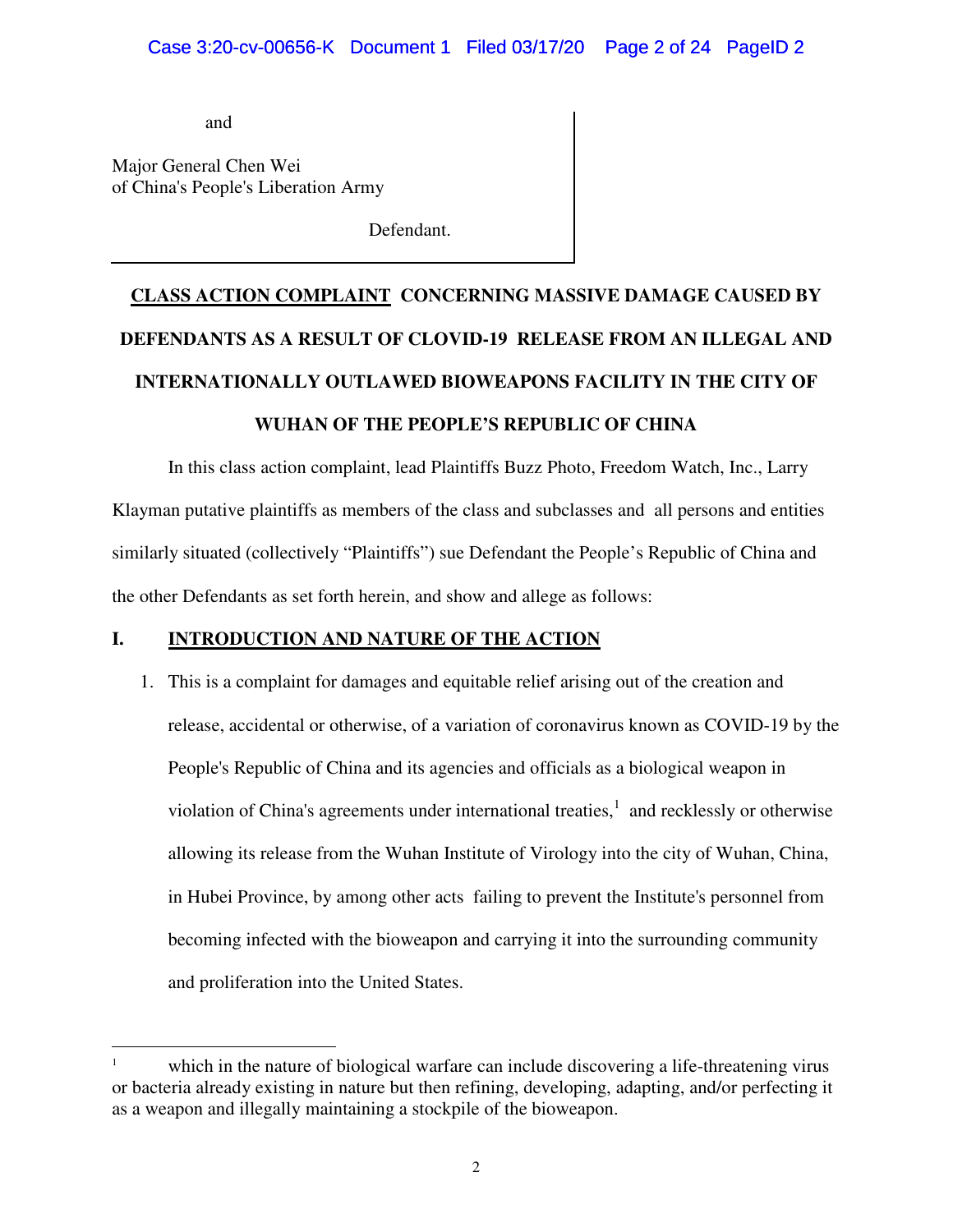- 2. Since biological weapons have been outlawed since at least 1925, including by China's membership in treaties, these illegal weapons constitute and are in effect terrorist-related weapons of mass destruction of population centers.
- 3. This is a civil action on behalf of the lead Plaintiffs and other members of the class comprised of subclasses identified herein of those directly injured by the spread of COVID-19.

#### **II. JURISDICTION AND VENUE**

- 4. This Court has subject matter jurisdiction over this action pursuant to the Justice Against Sponsors of Terrorism Act ("JASTA") exception 18 **U.S.C.** § 2333.
- 5. The JASTA exception to the Foreign Sovereign Immunities Act (28 U.S.C. 1602, *et seq.)* incorporates the definition of international terrorism from 8 U.S.C. 2331.
- 6. This Court has subject matter jurisdiction over this action pursuant to 28 U.S.C. § 1331.
- 7. This Court has subject matter jurisdiction over this action pursuant to 28 U.S.C. §  $1332(a)(2)$ , (3) and (4), as a civil action brought by citizens of the United States against subjects of a foreign state or foreign state, because there is complete diversity of citizenship between the Plaintiffs and the Defendants in China.
- 8. This Court also has subject matter jurisdiction over this action pursuant to 28 U.S.C. § 1605 (general exceptions to jurisdictional immunity of a foreign state).
- 9. The matter in controversy exceeds the sum or value of \$75,000, exclusive of interest and costs.
- 10. This Court also has supplemental jurisdiction over this action pursuant to 28 U.S.C. § 1367.
- 11. Venue is proper in this district pursuant to 18 U.S.C. § 2334(a) and 28 U.S.C. §§ 1391(b)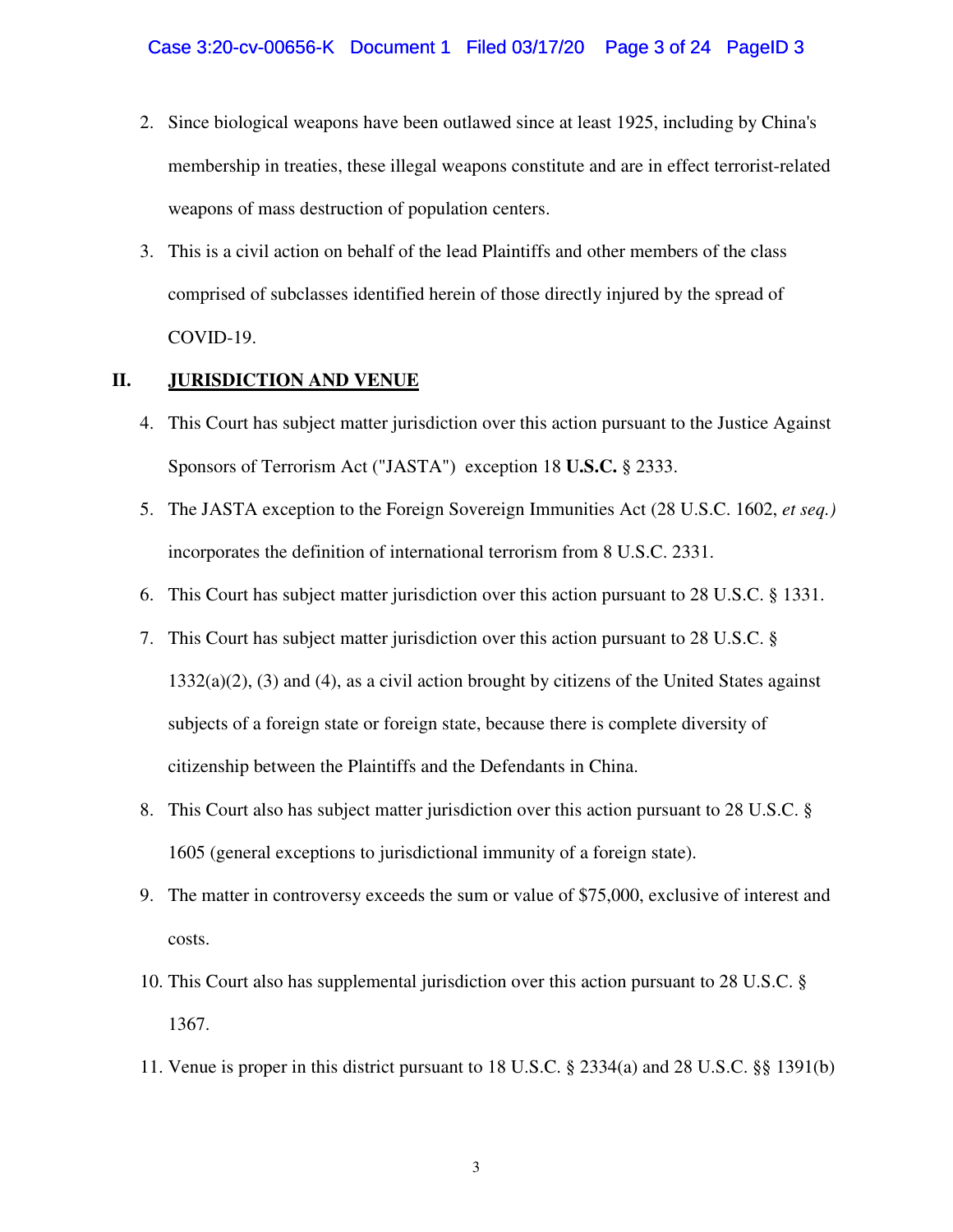and 1391(d).

# 12. **This class action complaint is being brought pursuant to Rule 23 (a) et. seq of the Federal Rules of Civil Procedure.**

#### **III. PARTIES AND STANDING**

- 13. Plaintiff Buzz Photos, which is located in and does and did substantial business in this judicial district, specializes in high school sports photography, serving students, parents, and schools in memorializing school events and promoting family and community involvement in school events. The interruptions and closings of schools and cancellation of sports events caused by the illegal acts and practices alleged herein by each and every Defendant, jointly and severally, acting in concert as joint tortfeasors, has shut down and closed Buzz Photos' business and its stands on the verge of bankruptcy. The company lost about \$50,000 over the last weekend alone. The company has been forced by the COVID-19 epidemic to lay off employees.
- 14. Plaintiff Freedom Watch, Inc. is a  $501(c)(3)$  non-profit corporation, which depends upon relatively small donations from many individuals. Freedom Watch has a significant number of its donors who are individuals and entities in Texas and in this judicial district and thus it does substantial business in this district. The ability to donate is greatly reduced by the economic recession and disruption and economic panic and growing catastrophe caused by the COVID-19 pandemic.
- 15. Plaintiff Larry Klayman is a citizen of Florida, who is admitted in the U.S. Disrict Court for the Northern District of Texas and he himself does substantial business in this district as a private practitioner.
- 16. Other putative plaintiffs are members of the class and its subclasses.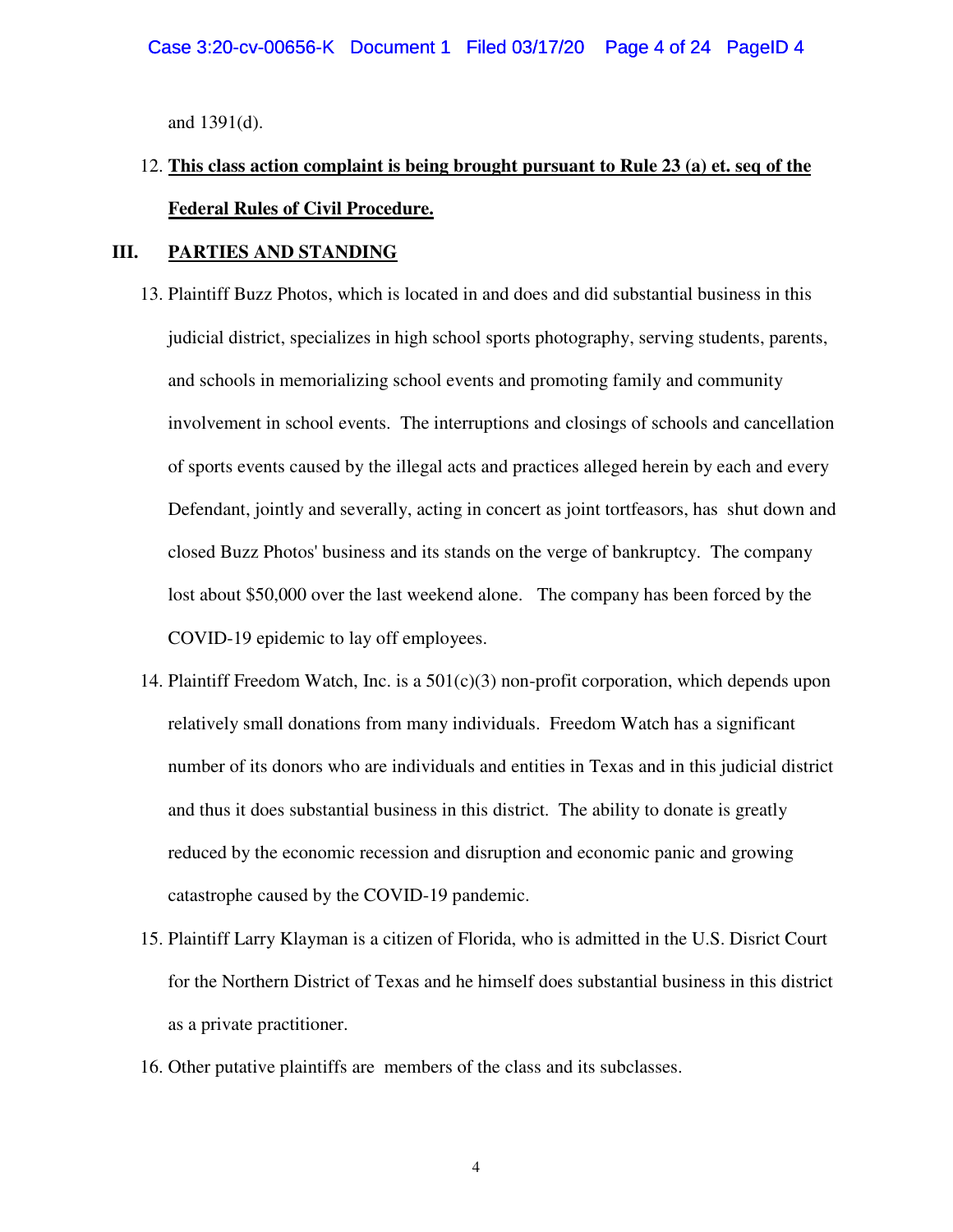- 17. The Defendant People's Republic of China ("PRC") is the recognized government of the nation country commonly known as "China."
- 18. The People's Liberation Army ("PLA") is the official military arm of the PRC.
- 19. The Wuhan Institute of Virology is a biological laboratory about 20 miles from the center of the city of Wuhan in China, which the Plaintiffs and members of the class and subclasses allege includes an illegal biological weapons laboratory.
- 20. Shi Zhengli is the Director of the Wuhan Institute of Virology in Wuhan, China.
- 21. Major General Chen Wei of China's PLA, at the PLA's Academy of Military Medical Sciences, is the Chinese military's top epidemiologist and virologist, who is not only leading China's responses to the COVID-19 epidemic but also led the creation of the COVID-19 coronavirus as a bioweapon for China's military.

#### **IV. CLASS ACTION STATUS**

- 22. Plaintiffs and other members of the class and subclasses will move the Court to certify this case and its causes of action as a class action pursuant to Rule 23 of the Federal Rules of Civil Procedure ("FRCP"), including sub-classes.
- 23. FRCP Rule 23(a)(1) requires the lead Plaintiffs to show that "the class is so numerous that joinder of all members is impracticable."
- 24. FRCP Rule  $23(c)(5)$  provides that "[w]hen appropriate, a class may be divided into subclasses that are each treated as a class under this rule."
- 25. Numerosity should be shown for each proposed class and subclass. *Marcus v. BMW of N. Am., LLC*, 687 F.3d 583, 595 (3rd Cir. 2012). Some courts find that numerosity is typically established when there are at least 40 class members. *Id.*
- 26. Rule 23(a)(3) requires the Plaintiffs to show that "the claims or defenses of the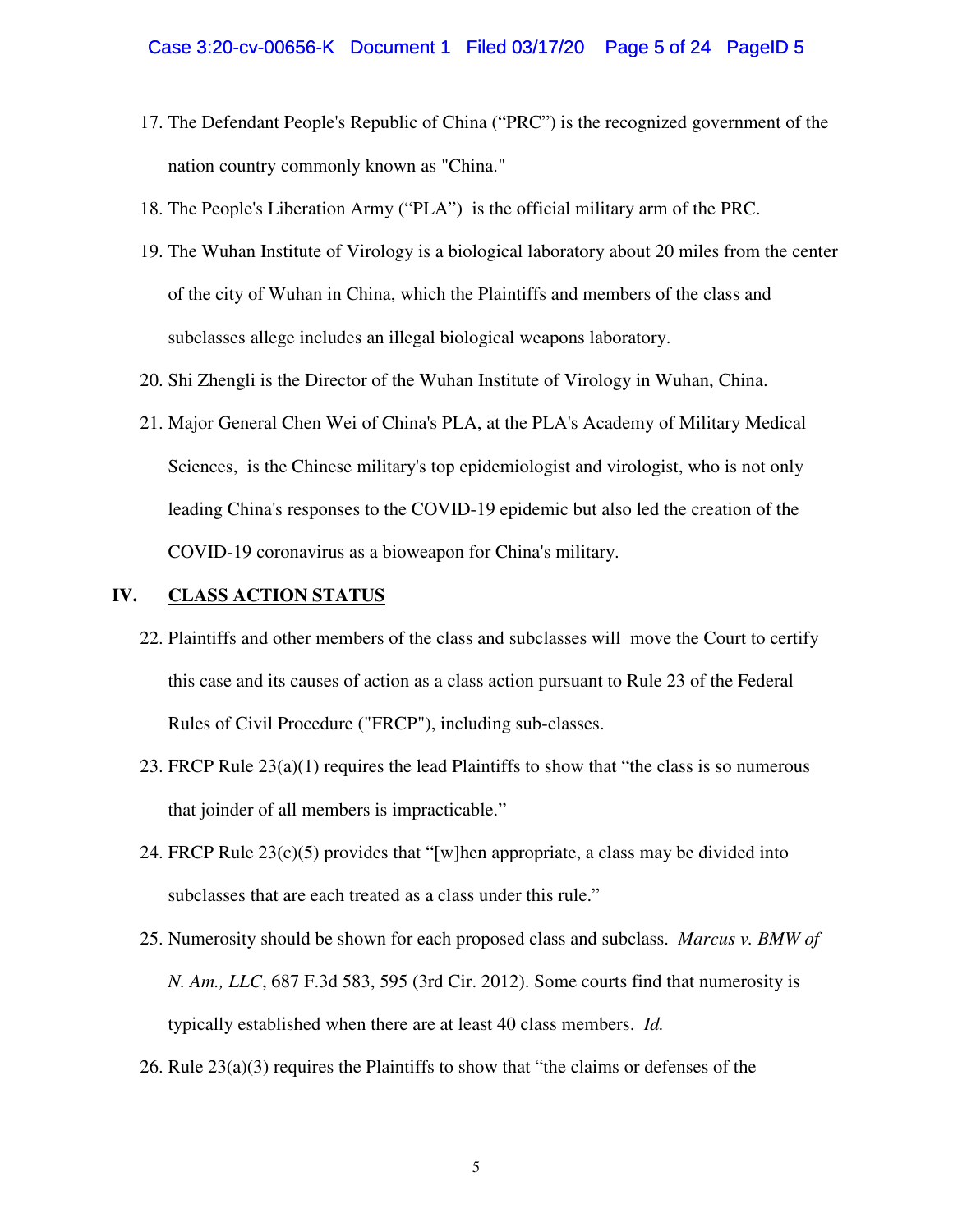#### Case 3:20-cv-00656-K Document 1 Filed 03/17/20 Page 6 of 24 PageID 6

representative parties are typical of the claims or defenses of the class." Plaintiff and the members of the class and subclasses can easily make this and other related showings under FRCP 23 for this suit to qualify as a class action.

- 27. Sub-class #1 for which the lead plaintiffs seek certification as a class consists of those who have been personally and physically infected by the COVID-19 virus as an illegal biological weapon, including have already died, or are now suffering damages of sickness, medical costs, disruption of regular activities and life, fear, emotional distress, and direct economic losses.
- 28. An estimated 3,000 U.S. citizens thus far have been infected with COVID-19 as of March 15, 2020, per the latest report by NBC News, and an estimated 61 have died as of March 15, 2020, according to CBS News, although the delay in widespread testing for the virus renders these numbers understated.
- 29. Accordingly, joinder of at least over 3,000 persons afflicted with the illness, a class which is rapidly expanding, is not practical.
- 30. The claims of the lead plaintiffs and of each member of the sub-classes are in substance the result of the same illegal acts and practices of each of the Defendants, acting in concert jointly and severally as joint tortfeasors, differing only in the extent of illness, the amount of medical bills, other expenses, lost income, and other consequences of the illness.
- 31. Sub-class #2 for which the lead plaintiffs seek certification as a class consists of those who have been injured financially by the severe disruption to the U.S. economy made necessary by efforts to contain and slow the spread of the pandemic.
- 32. Like named Plaintiffs Freedom Watch, Inc. which depends upon donations from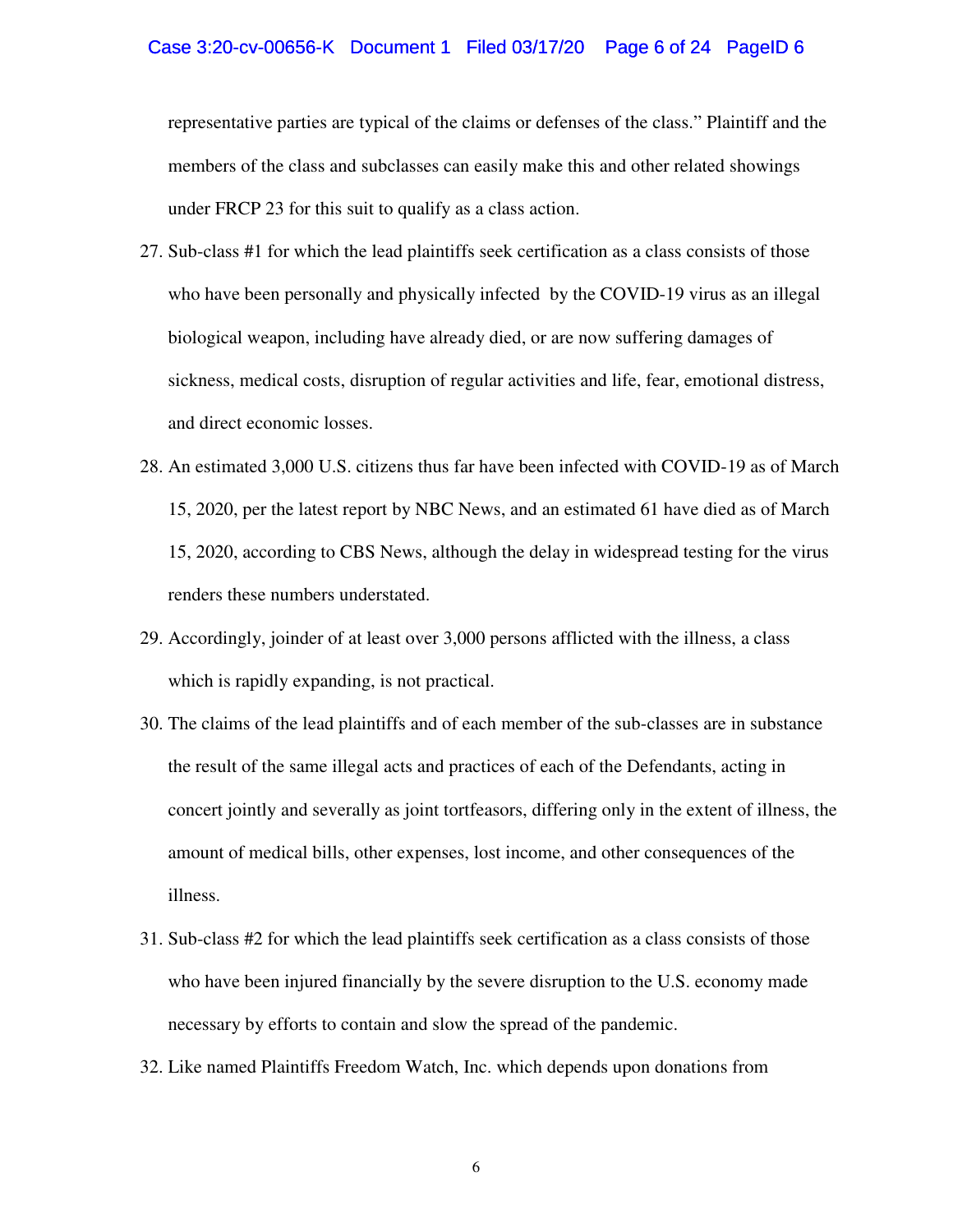#### Case 3:20-cv-00656-K Document 1 Filed 03/17/20 Page 7 of 24 PageID 7

thousands of typically-small donors from the public from their available funds and discretionary income, millions of employees, individuals working as IRS Form 1099 "contractors," small businesses, large businesses, travel companies and others are suffering dramatic if not catastrophic economic losses from the attempts at isolation and quarantine to contain the spread of the virus.

- 33. The number of unemployed, under-employed and disrupted small businesses is in the hundreds of thousands and growing rapidly.
- 34. As just one notable example, Disney World in Orlando, Florida and Universal Orlando have been closed, and many schools and universities.

https://www.dmagazine.com/frontburner/2020/03/a-running-list-of-dallas-cancellationsand-changes-due-to-coronavirus/

- 35. Ohio and Illinois, among other states and localities, which are increasing minute by minute, have ordered the closure of all bars and restaurants throughout those States, and other States will quickly follow. Sports events and other public gatherings also also being cancelled and the list is too long to set forth in this Complaint.
- 36. On Sunday, March 15, 2020, the Centers for Disease Control recommended cancellation of all gatherings of 50 people or more for 8 weeks to slow the spread of the coronavirus pandemic. Madeline Holcombe and Dakin Andone, "The CDC recommends organizers cancel or postpone events with 50 people or more for 8 weeks," CNN, March 15, 2020, accessible at https://www.cnn.com/2020/03/15/health/us-coronavirus-sundayupdates/index.html
- 37. On Sunday, March 15, 2020, the Federal Reserve Bank dropped interest rates at which banks may borrow from the Federal Reserve at the so-called "discount window" to 0%,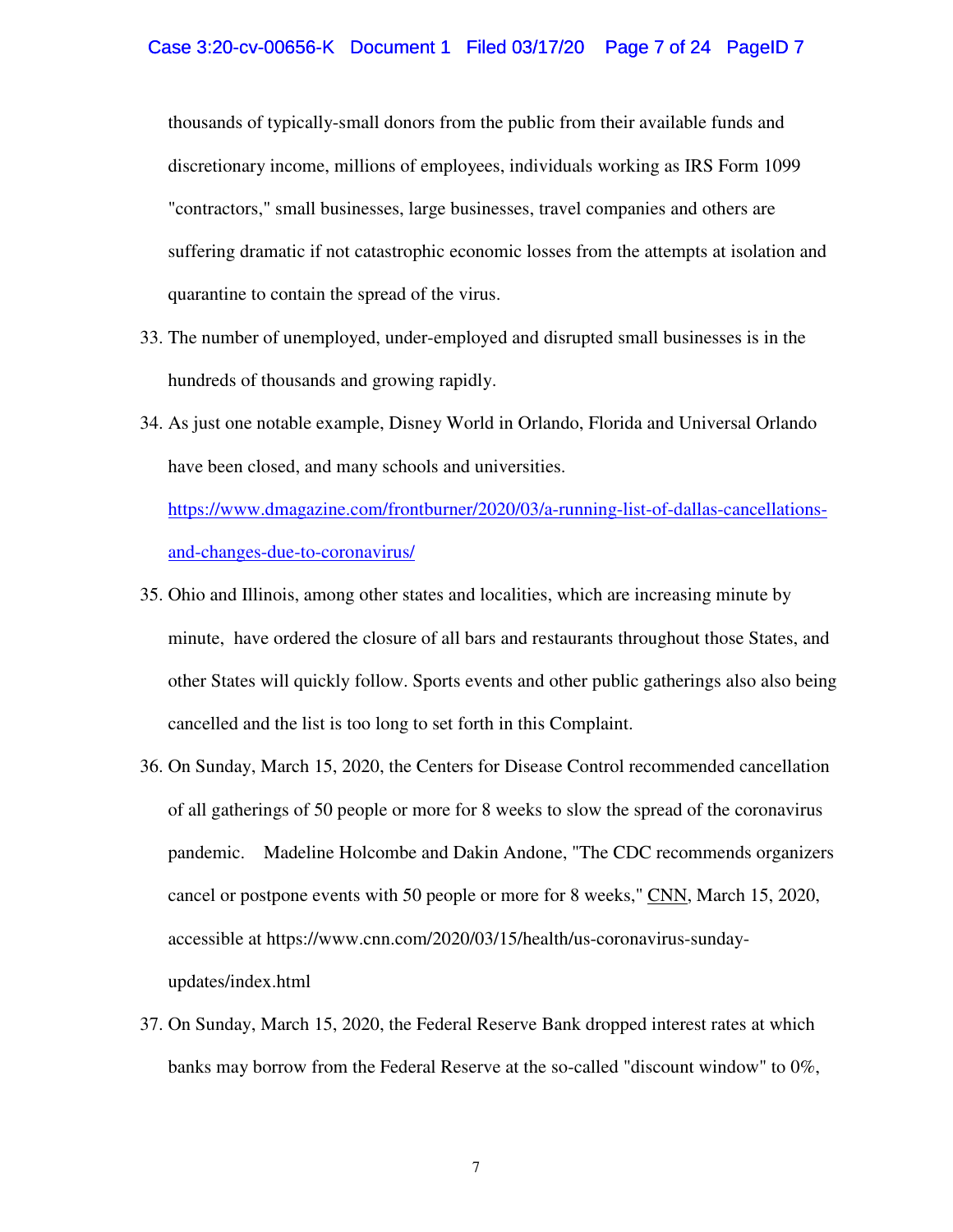and launched a massive \$700 billion of infusion of money into the financial system. Steve Liesman, " Federal Reserve cuts rates to zero and launches massive \$700 billion quantitative easing program," CNBC.com, March 15, 2020, accessible at: https://www.cnbc.com/2020/03/15/federal-reserve-cuts-rates-to-zero-and-launchesmassive-700-billion-quantitative-easing-program.html. For this and other reasons related to the COVID-19 pandemic, American stock markets are in a free fall and have already lost about 30% of their value, which more severe losses expected to continue as part of a stock market crash.

- 38. During the day on Monday, March 16, 2020, the Federal Reserve increased its total of financial support for the financial industry by another \$500 billion from \$1.5 trillion.
- 39. Accordingly, joinder of those losing money in the near shut down of parts of our economy, a class which is rapidly expanding, is not practical.
- 40. The claims of the lead Plaintiffs and of each member of the class and sub-classes are in substance all the same, differing only in the amount of lost income, other expenses, lost income, and other consequences of the medical and economic disruption.

#### **V. FACTS COMMON TO ALL COUNTS**

41. On or about November 15, 1984, China acceded to, ratified, and joined the

**"Convention on the Prohibition of the Development, Production and Stockpiling of Bacteriological (Biological) and Toxin Weapons and on Their Destruction**" (hereinafter the "Biological Weapons Convention"). See: http://disarmament.un.org/treaties/t/bwc/text

42. As a member of the treaty, China has legally agreed under international law that the manufacture, stockpiling, or deployment of biological weapons are outlawed and illegal.

43. China has agreed in that treaty that --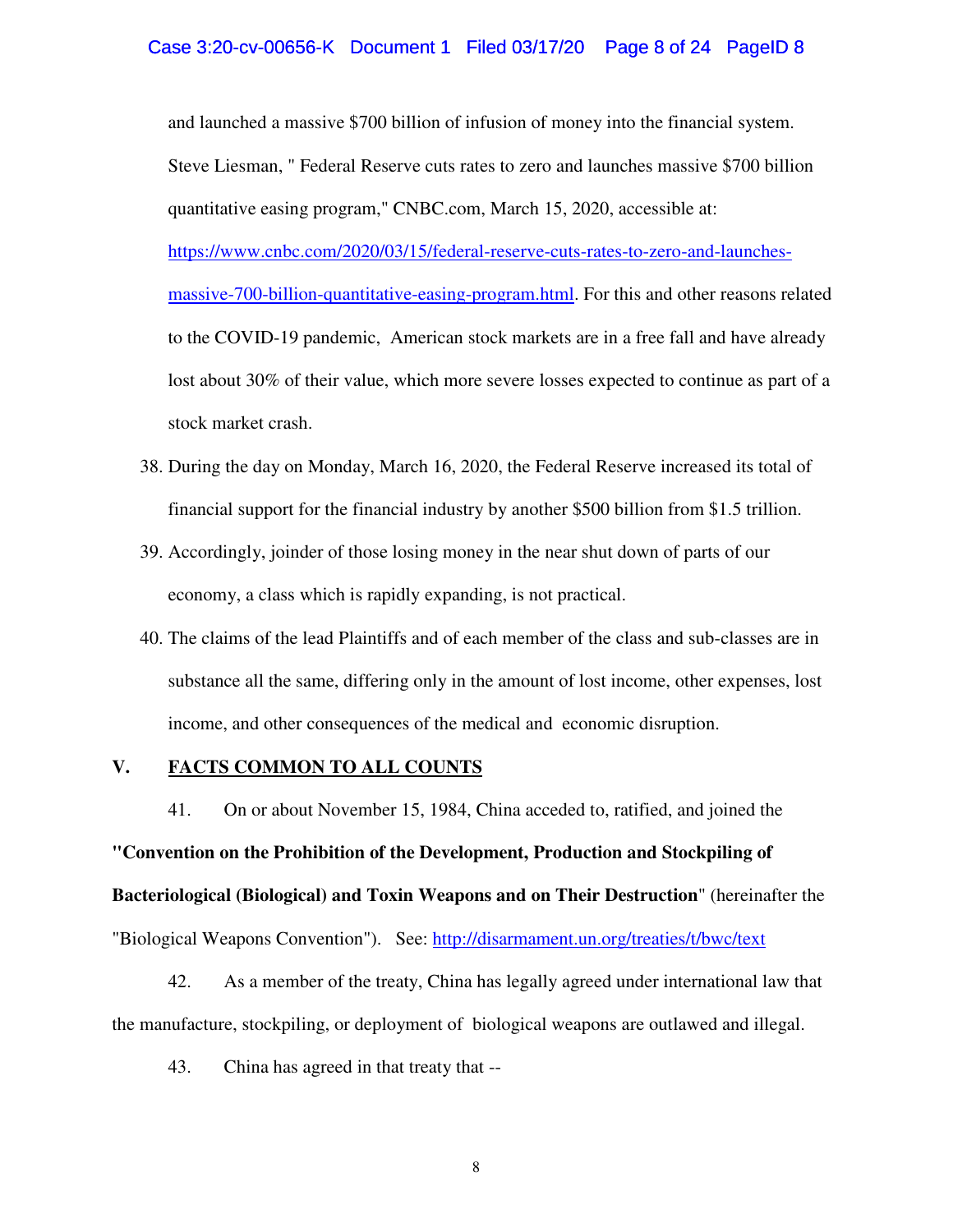Determined, for the sake of all mankind, to exclude completely the possibility of bacteriological (biological) agents and toxins being used as weapons,

 Convinced that such use would be repugnant to the conscience of mankind and that no effort should be spared to minimize this risk, Have agreed as follows:

#### **Article I**

Each State Party to this Convention undertakes never in any circumstances to develop, produce, stockpile or otherwise acquire or retain:

(1) microbial or other biological agents, or toxins whatever their origin or method of production, of types and in quantities that have no justification for prophylactic, protective or other peaceful purposes; (2) weapons, equipment or means of delivery designed to use such agents or toxins for hostile purposes or in armed conflict.

#### **Article II**

Each State Party to this Convention undertakes to destroy, or to divert to peaceful purposes, as soon as possible but not later than nine months after the entry into force of the Convention, all agents, toxins, weapons, equipment and means of delivery specified in Article I of the Convention, which are in its possession or under its jurisdiction or control. In implementing the provisions of this Article all necessary safety precautions shall be observed to protect populations and the environment.

#### **Article III**

Each State Party to this Convention undertakes not to transfer to any recipient whatsoever, directly or indirectly, and not in any way to assist, encourage, or induce any State, group of States or international organisations to manufacture or otherwise acquire any of the agents, toxins, weapons, equipment or means of delivery specified in Article I of the Convention.

#### **Article IV**

Each State Party to this Convention shall, in accordance with its constitutional processes, take any necessary measures to prohibit and prevent the development, production, stockpiling, acquisition or retention of the agents, toxins, weapons, equipment and means of delivery specified in Article I of the Convention, within the territory of such State, under its jurisdiction or under its control anywhere.

#### **Article V**

The States Parties to this Convention undertake to consult one another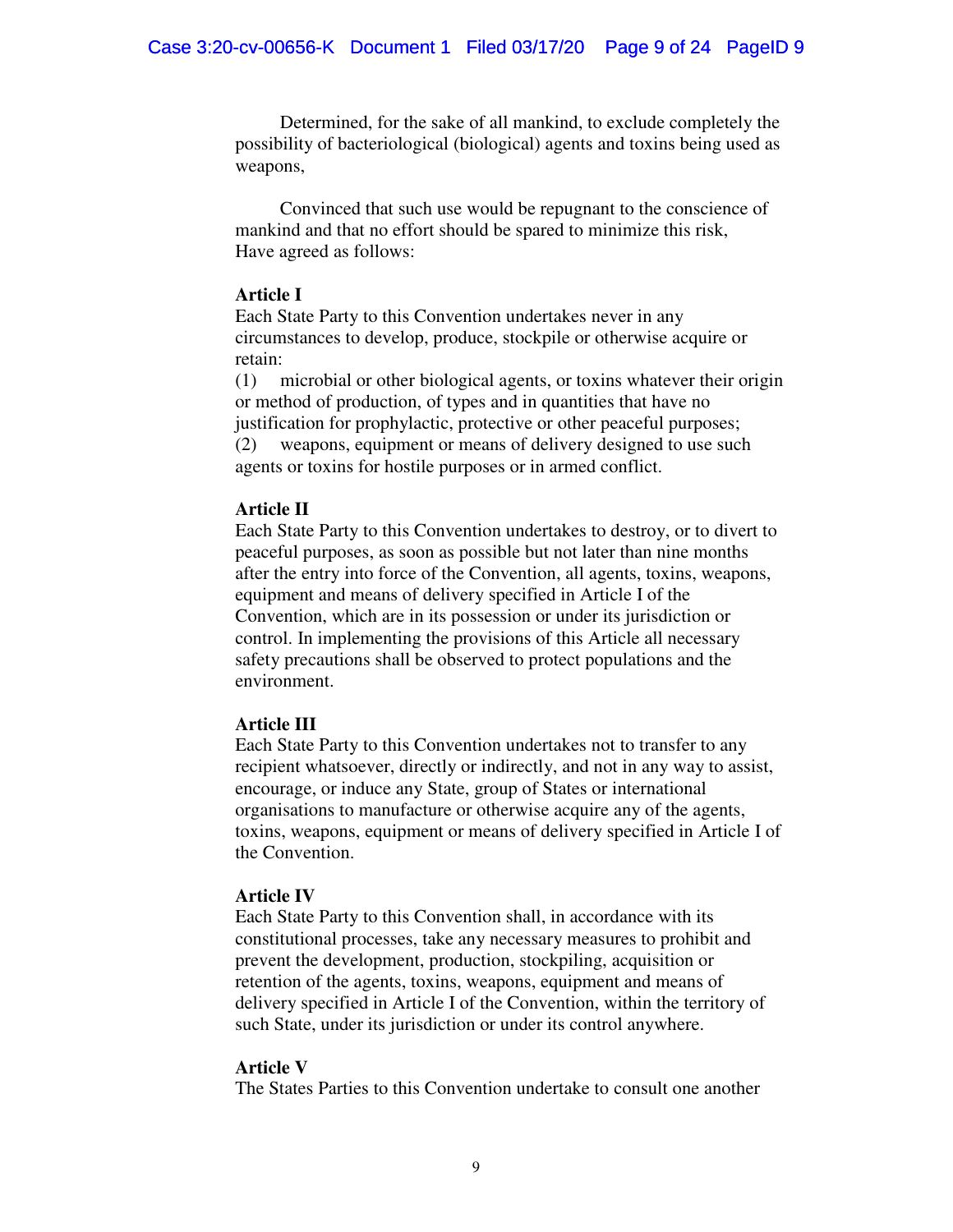and to co-operate in solving any problems which may arise in relation to the objective of, or in the application of the provisions of, the Convention. Consultation and co-operation pursuant to this Article may also be undertaken through appropriate international procedures within the framework of the United Nations and in accordance with its Charter.

#### **Article VI**

(1) Any State Party to this Convention which finds that any other State Party is acting in breach of obligations deriving from the provisions of the Convention may lodge a complaint with the Security Council of the United Nations. Such a complaint should include all possible evidence confirming its validity, as well as a request for its consideration by the Security Council.

(2) Each State Party to this Convention undertakes to co-operate in carrying out any investigation which the Security Council may initiate, in accordance with the provisions of the Charter of the United Nations, on the basis of the complaint received by the Council. The Security Council shall inform the States Parties to the Convention of the results of the investigation.

#### **Article VII**

Each State Party to this Convention undertakes to provide or support assistance, in accordance with the United Nations Charter, to any Party to the Convention which so requests, if the Security Council decides that such Party has been exposed to danger as a result of violation of the Convention.

#### **Article VIII**

Nothing in this Convention shall be interpreted as in any way limiting or detracting from the obligations assumed by any State under the Protocol for the Prohibition of the Use in War of Asphyxiating, Poisonous or Other Gases, and of Bacteriological Methods of Warfare, signed at Geneva on 17 June 1925.

- 44. China is also a member of the "**Protocol for the Prohibition of the Use in War of Asphyxiating, Poisonous or Other Gases, and of Bacteriological Methods of Warfare**," signed at Geneva on 17 June 1925 ("Geneva Weapons Convention").
- 45. Coronavirus is a grouping of viral diseases which are generally analogous to

influenza, but even more harmful and deadly.

- 46. Coronavirus variations have been known in years past.
- 47. However, on November 17, 2019, a new military weapon variation of coronavirus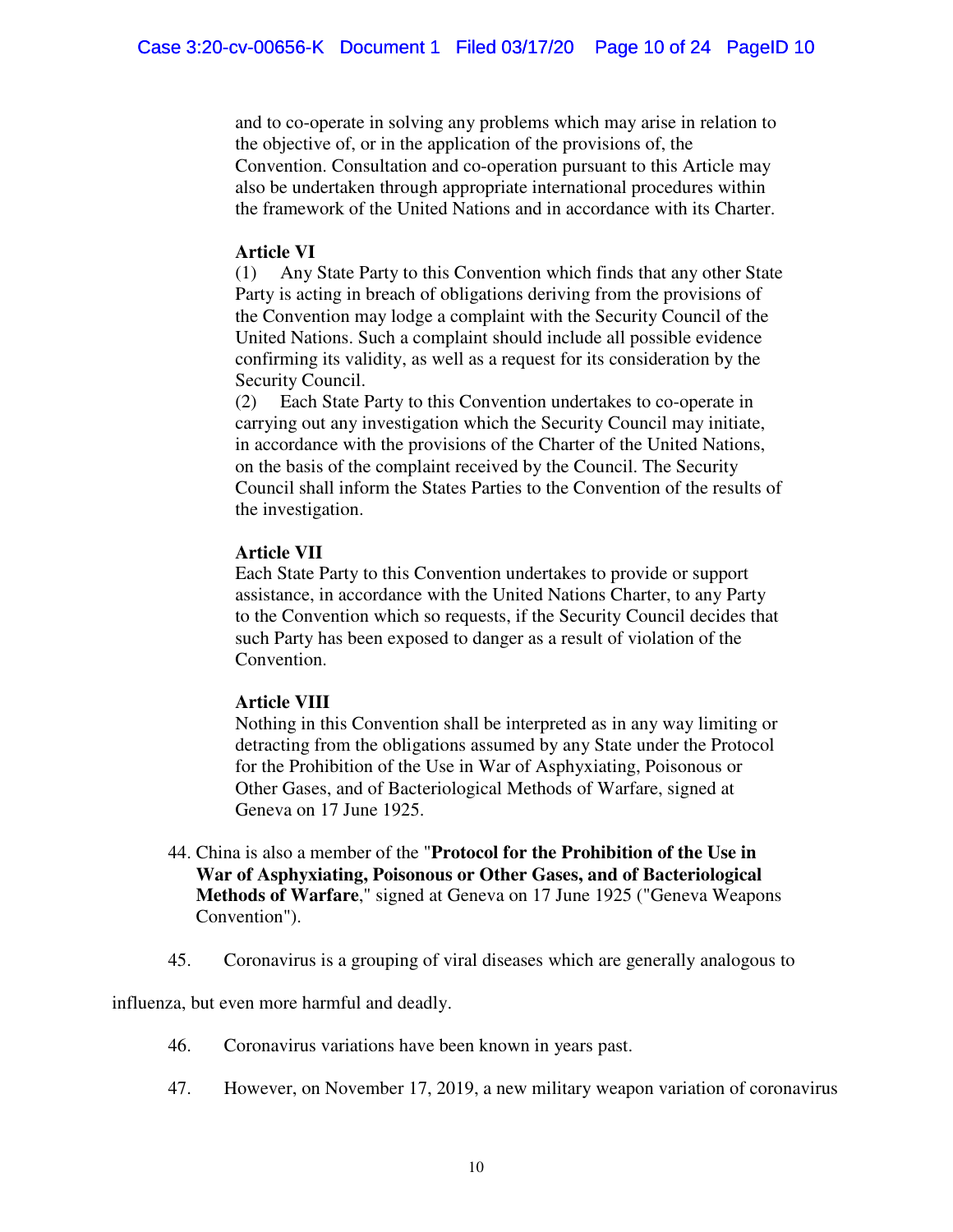#### Case 3:20-cv-00656-K Document 1 Filed 03/17/20 Page 11 of 24 PageID 11

was noticed in Wuhan city, in central China's Hubei province, although reporting from government records makes it unclear if it was recognized so early as a new disease. Josephine Ma, " Coronavirus: China's first confirmed Covid-19 case traced back to November 17," South China Morning Post, March 13, 2020, accessible at

https://www.scmp.com/news/china/society/article/3074991/coronavirus-chinas-first-confirmedcovid-19-case-traced-back

48. This new virus has been designated as COVID-19 or SARS-CoV-2.

49. The first case confirmed to be COVID-19 infection is admitted to be on December 8, 2019. *Id.*

50. However, doctors in Wuhan and throughout China "were also ordered not to disclose any information about the new disease to the public." *Id.*

51. COVID-19 is an extremely dangerous disease, because it has an extremely aggressive nature, was designed to mutate from person to person, spreads very quickly and easily, no vaccine exists yet on account of it being a new disease, the means of transmission are not fully known with certainty, and treatments are only just being worked out, and the disease appears to be about ten times as deadly as the flu.

52. COVID-19 was designed by China to be a very "effective" and catastrophic biological warfare weapon to kill mass populations.

53. Studies from scientists at Princeton University undergoing peer review show that COVID-19 can survive in the air for up to three hours and be transmitted in the air and can survive on inanimate surfaces for up to three days. See: John Bowden, "Tests Indicate Coronavirus Can Survive in the Air," The Hill, March 11, 2020, accessible at: https://thehill.com/policy/healthcare/487110-tests-indicate-coronavirus-can-survive-in-the-air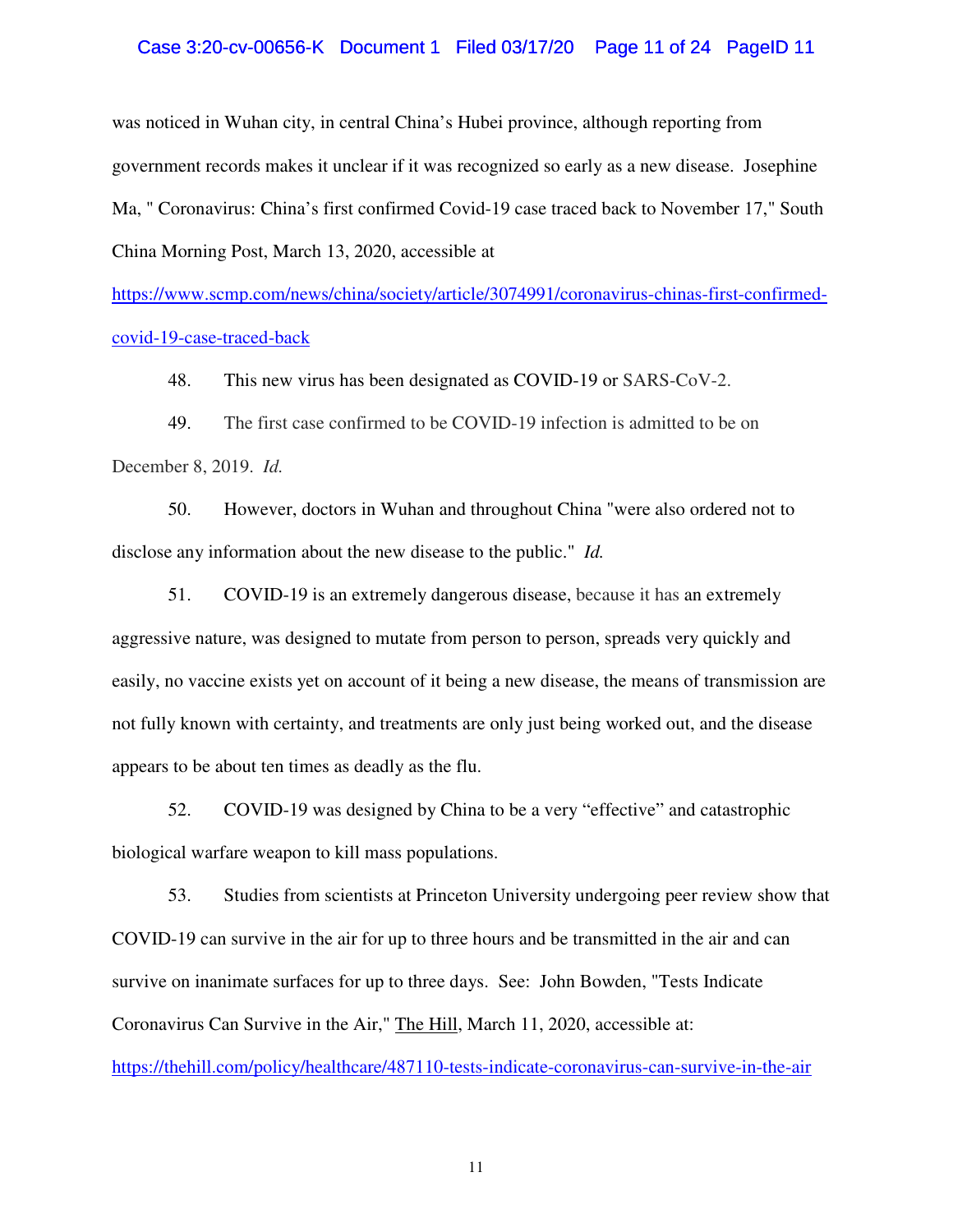#### Case 3:20-cv-00656-K Document 1 Filed 03/17/20 Page 12 of 24 PageID 12

54. This makes COVID-19 a very unusual and dangerous virus, seemingly handcrafted to spread rapidly through multiple pathways.

55. Meanwhile, there are many indications besides the nature of the disease demonstrating that the virus was engineered in the Chinese military's laboratory or laboratories

56. In publicly and officially speaking about efforts in China to respond to COVID-19, Chinese leader Xi Jinping specifically linked efforts to prevent similar future threats to security of biological laboratories. Xi explained these efforts by saying that laboratory safety is a "national security" issue. See: Steven Mosher, "Don't buy China's story: The coronavirus may have leaked from a lab," New York Post, February 22, 2020, accessible at:

https://nypost.com/2020/02/22/dont-buy-chinas-story-the-coronavirus-may-have-leaked-from-alab/

57. The very next day, the Chinese Ministry of Science and Technology released a new directive titled: "Instructions on strengthening biosecurity management in microbiology labs that handle advanced viruses like the novel coronavirus." *Id.*

58. Thus, China's military and national leadership clearly linked the origins and spread of COVID-19 with safety protocols and containment at China's biomedical microbiology laboratories.

59. The New York Post in a piece by Steven Mosher further reveals:

"It sure sounds like China has a problem keeping dangerous pathogens in test tubes where they belong, doesn't it? And just how many "microbiology labs" are there in China that handle "advanced viruses like the novel coronavirus"?

It turns out that in all of China, there is only one. And this one is located in the Chinese city of Wuhan that just happens to be … the epicenter of the epidemic.

That's right. China's only Level 4 microbiology lab that is equipped to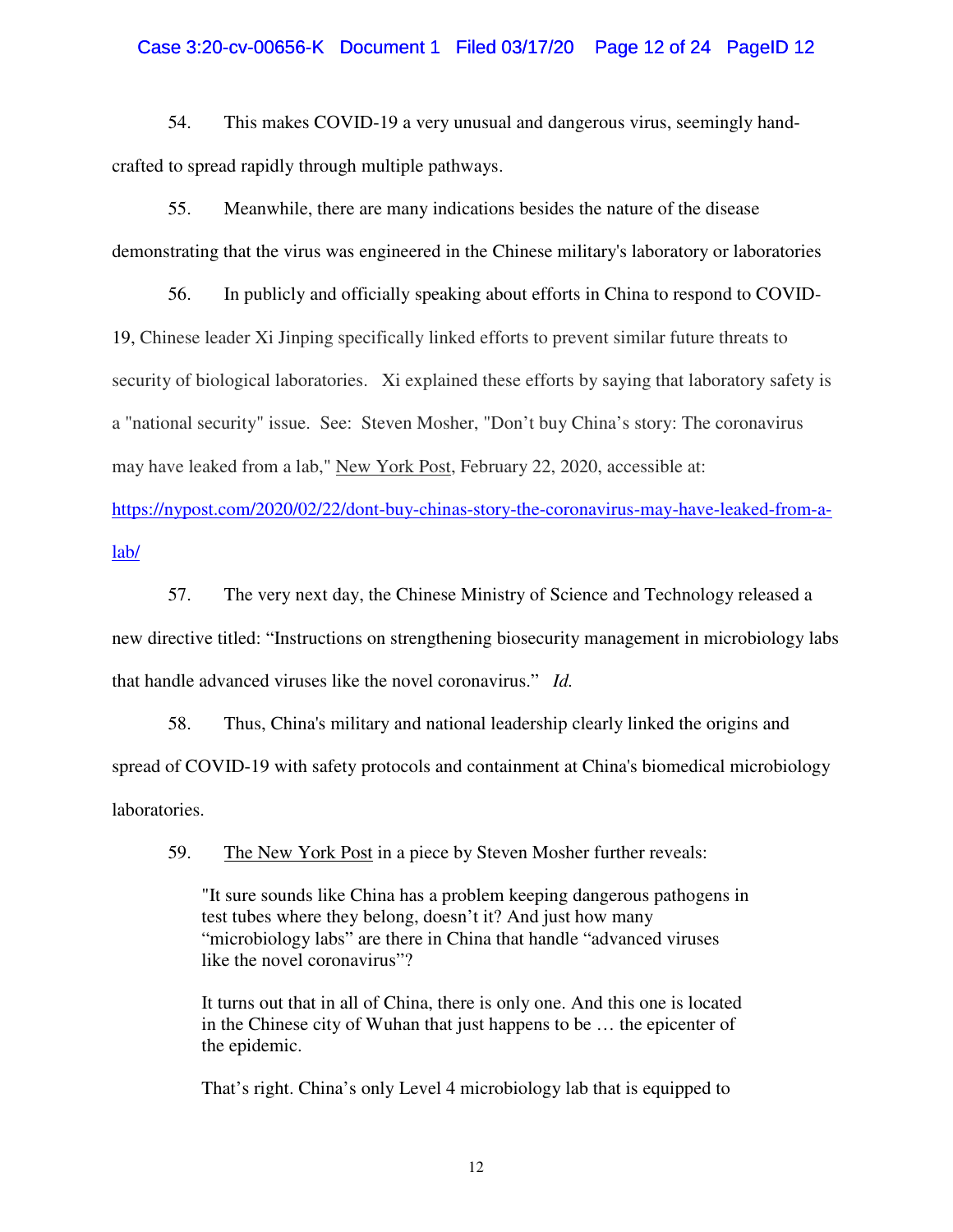handle deadly coronaviruses, called the National Biosafety Laboratory, is part of the Wuhan Institute of Virology.

*Id.* 

60. Thus, although China's government -- which has power over all of China's society

and has always been opaque and non-forthcoming to other nations – has admittedly in official

statements linked the viral epidemic that broke out in Wuhan with the need to strengthen safety

protocols and security measures at the microbiology laboratory in Wuhan in Hubei Province.

61. The Wuhan Institute of Virology is used for China's illegal biological warfare

weapons programs, according to experts:

"Dany Shoham, a former Israeli military intelligence officer who has studied Chinese biological warfare, said the institute is linked to Beijing's covert bio-weapons program.

 $* * *$ "China has denied having any offensive biological weapons, but a State Department report last year revealed suspicions of covert biological warfare work. \* \* \*

"Asked whether the new coronavirus may have leaked, Mr. Shoham said: "In principle, outward virus infiltration might take place either as leakage or as an indoor unnoticed infection of a person that normally went out of the concerned facility. This could have been the case with the Wuhan Institute of Virology, but so far there isn't evidence or indication for such incident.

Bill Gertz, The Washington Times, January 26, 2020, accessible at https://www.washingtontimes.com/news/2020/jan/26/coronavirus-link-china-biowarfareprogram-possible/

> The former Israeli military intelligence doctor also said suspicions were raised about the Wuhan Institute of Virology when a group of Chinese virologists working in Canada improperly sent to China samples of what he described as some of the deadliest viruses on earth, including the Ebola virus.

> In a July article in the journal Institute for Defense Studies and Analyses, Mr. Shoham said the Wuhan institute was one of four Chinese laboratories engaged in some aspects of biological weapons development.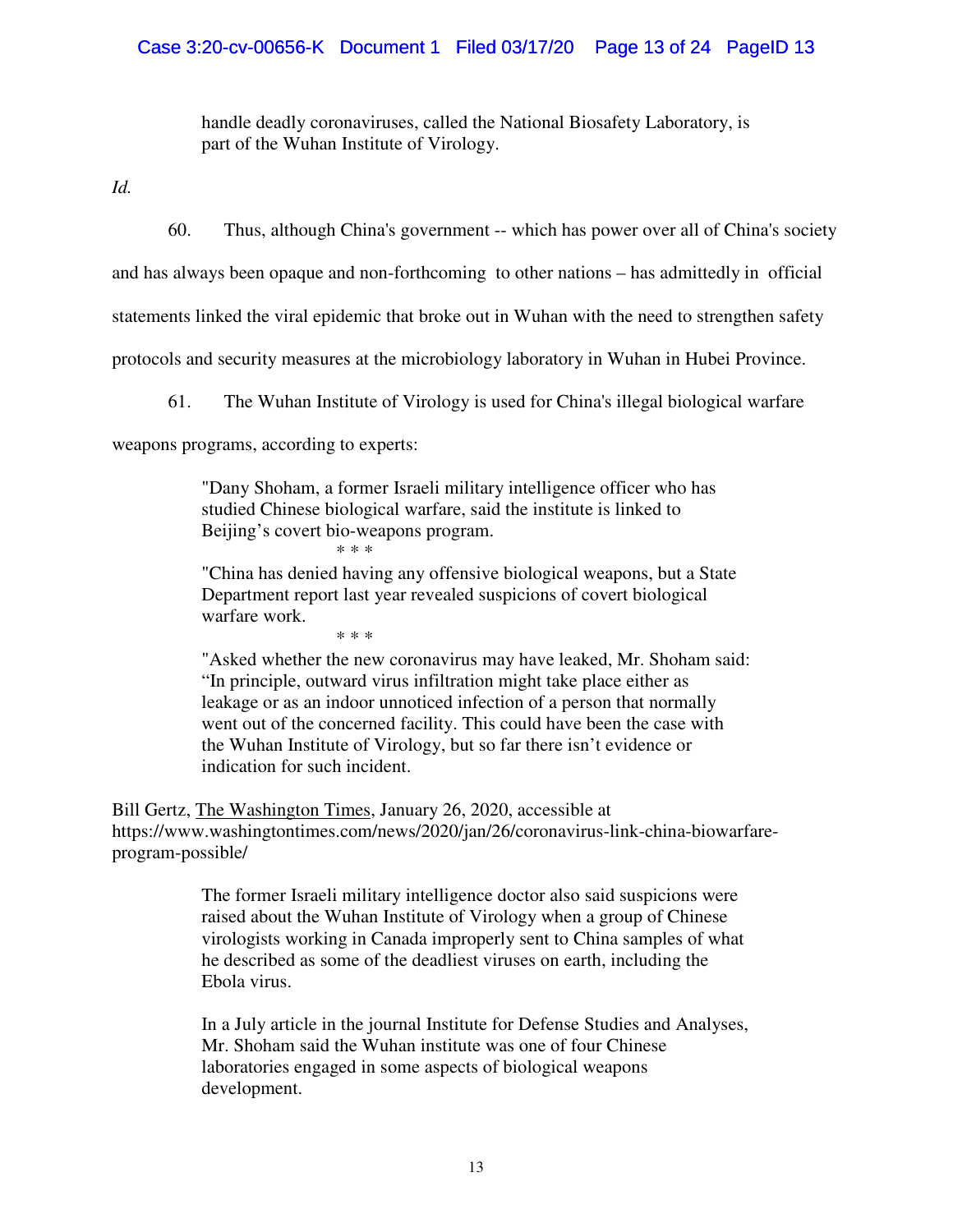He said the secure Wuhan National Biosafety Laboratory at the institute was engaged in research on the Ebola, Nipah and Crimean-Congo hemorrhagic fever viruses.

The Wuhan virology institute is under the Chinese Academy of Sciences, but certain laboratories within it "have linkage with the PLA or BWrelated elements within the Chinese defense establishment," he said.

 $* * *$ The Wuhan Institute of Biological Products is a civilian facility but is linked to the Chinese defense establishment. Mr. Shoham said it is thought to be involved in the Chinese Biological Weapons Convention program. China's vaccine against SARS is probably produced there.

# *Id.*

.

"Mr. Shoham holds a doctorate in medical microbiology. From 1970 to 1991 he was a senior analyst with Israeli military intelligence for biological and chemical warfare in the Middle East and worldwide, holding the rank of lieutenant colonel.

 $* * *$ Asked if the new coronavirus may have leaked, Mr. Shoham said: "In principle, outward virus infiltration might take place either as leakage or as an indoor unnoticed infection of a person that normally went out of the concerned facility. This could have been the case with the Wuhan Institute of Virology, but so far there isn't evidence or indication for such incident."

Bill Gertz, The Washington Times, January 24, 2020, accessible at https://www.washingtontimes.com/news/2020/jan/24/virus-hit-wuhan-has-two-laboratorieslinked-chines/

62. Many reputable people and organizations and experts have thus come to the

conclusion that this crisis began when a Chinese biological weapons facility accidentally

released the COVID-19 virus into the atmosphere. An opinion column in The Hill states:

"The conventional, and mostly likely, view of the COVID-19 outbreak is that it originated in Wuhan, China, near the most sophisticated Chinese bioweapons lab and then proceeded into the world from there, leaving people to guess whether it originated in the lab and leaked, came from wild bats or snakes, or came from exotic meat market

Grady Means, "The coronavirus: Blueprint for bioterrorism," The Hill, March 9, 2020, accessible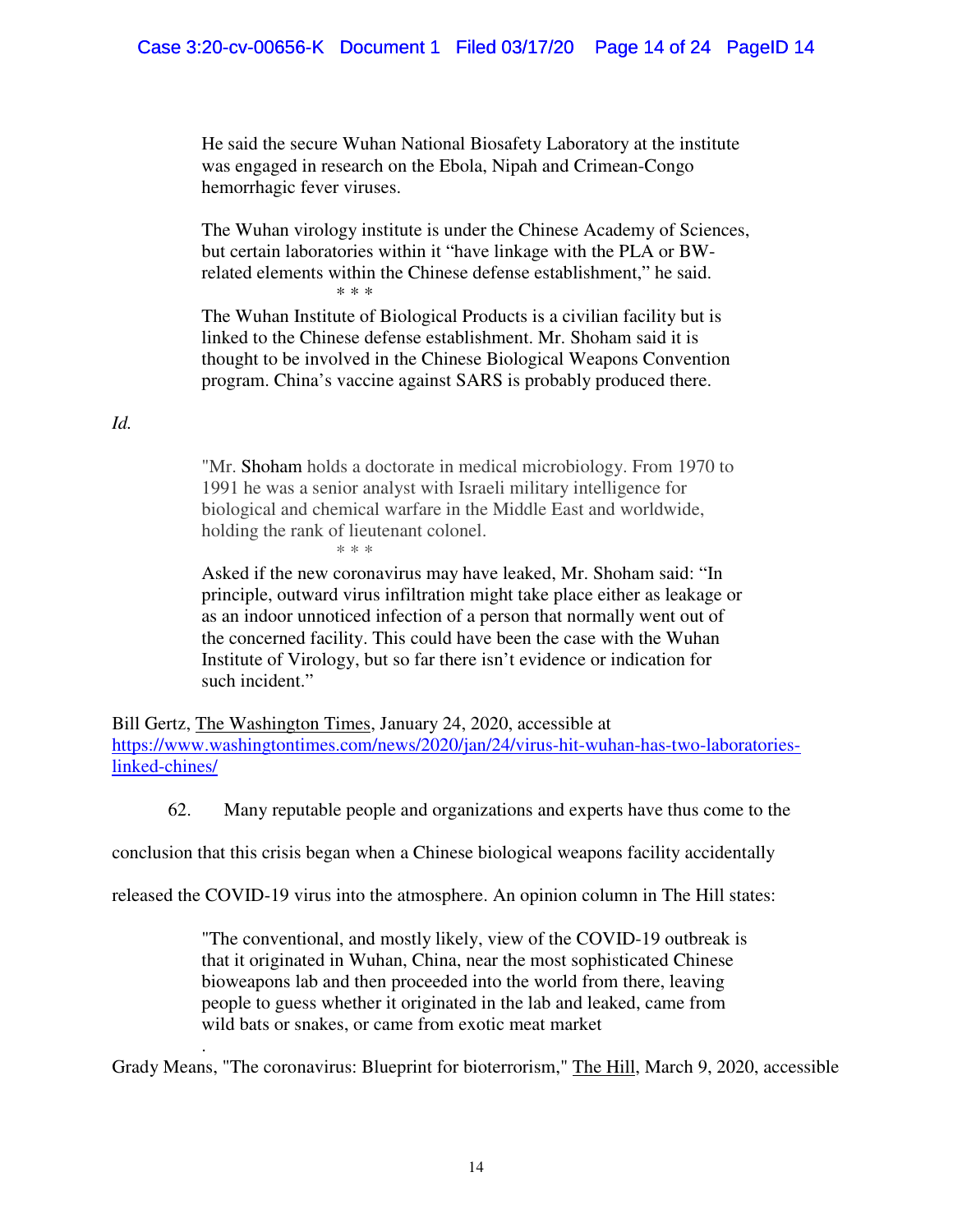at https://thehill.com/opinion/national-security/485921-the-coronavirus-blueprint-for-

bioterrorism

63. It has been reported that:

"The very first patient identified had *not* been exposed to the market, suggesting the virus may have originated elsewhere and been transported to the market, where it was able to thrive or jump from human to animal and back again."

Jackson Ryan, "Coronavirus and COVID-19: All your questions answered," Cnet.com, March 11, 2020, section "Where did the virus come from," accessible at https://www.cnet.com/howto/coronavirus-and-covid-19-all-your-questions-answered/#wherefrom *(emphasis in original).* 

*See, also,* Prof Chaolin Huang, MD, Yeming Wang, MD, Prof Xingwang Li, MD, Prof Lili Ren, PhD, Prof Jianping Zhao, MD, Yi Hu, MD, et al., "Clinical features of patients infected with 2019 novel coronavirus in Wuhan, China," THE LANCET, Volume 395, Issue 10223, February 15, 2020, accessible at: https://www.thelancet.com/journals/lancet/article/PIIS0140- 6736(20)30183-5/fulltext#seccestitle170

64. Those, including doctors and researchers, trying to spread the word in China

about the new COVID-19 disease were arrested or "disappeared."

65. Dr. Li Wenliang of Wuhan finally violated Chinese censorship and raised the

alarm to the outside world internationally through a chat room of his classmates on December

30, 2019.

66. Dr. Li was then summoned by authorities in China, reprimanded, and silenced.

67. Speaking to the New York Times, he explained: "If the officials had disclosed

information about the epidemic earlier," Dr. Li told The Times."I think it would have been a lot

better. There should be more openness and transparency."

68. On February 6, 2020, Dr. Li then, not coincidentally, died of the very disease he was working to fight.

69. Major General Chen Wei of China's PLA, of the PLA's Academy of Military Medical Sciences, played a leading role within China of fighting the SARS outbreak in 2003-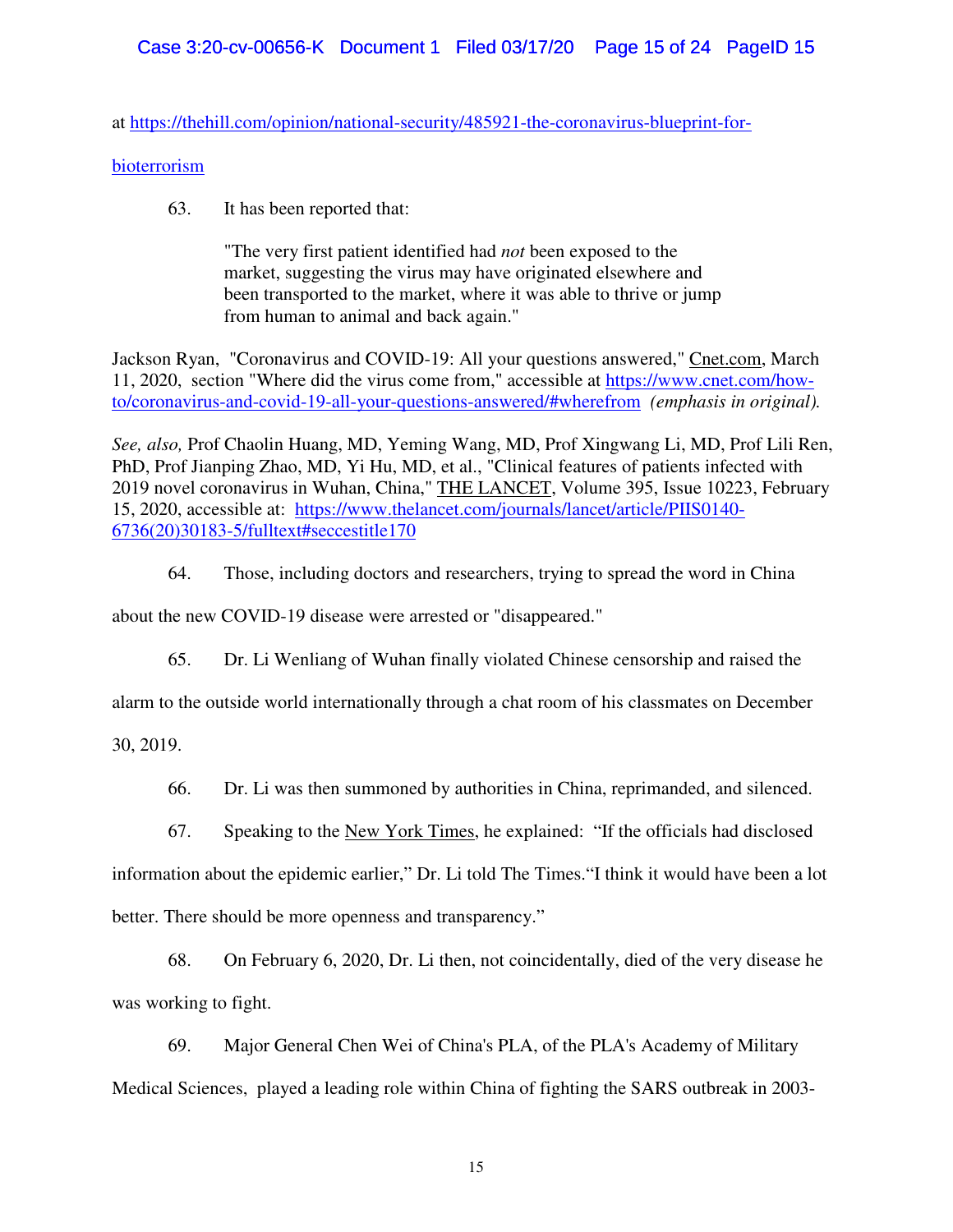#### Case 3:20-cv-00656-K Document 1 Filed 03/17/20 Page 16 of 24 PageID 16

2003, and to fight Ebola including developing a vaccine for Ebola in 2014.

70. Nevertheless, these efforts to minimize the damage caused for fighting disease within the Chinese military also provided Chen with expertise in recognizing, devising, and stockpiling for China's military the most effective bioweapons.

71. Indeed, curiously, in the attempt to put the COVID-19 disease "back in the bottle" Major Gen. Chen injected herself and six members of her staff with a potential vaccine which had not yet been tested on animals. David Gilbert, "A Chinese Doctor Injected Herself with an Untested Coronavirus," Vice, March 4, 2020, accessible at:

https://www.vice.com/en\_us/article/v74p5y/a-chinese-doctor-injected-herself-with-an-untestedcoronavirus-vaccine

72. Thus, through the use of a possible vaccine on herself, Major Gen. Chen's actions are consistent with desperation and her and her nation's guilt that the Chinese military and all of the Defendants, acting in concert, jointly and severally as joint tortfeasors, caused this burgeoning national and world catastrophe.

#### **VI. CAUSES OF ACTION**

# **FIRST CAUSE OF ACTION** *AIDING AND ABETTING THE RISK OF DEATH OR SERIOUS BODILY INJURIES TO UNITED STATES CITIZENS AND MEMBERS OF THE CLASS AND SUBCLASSES IN VIOLATION OF 18 U.S.C. § 2332(a); 18 U.S.C. § 2332(b); 18 U.S.C. § 2332(c) AND 18 U.S.C. § 2333*

- 73. Plaintiffs and the other members of the class and subclasses repeat and re-allege each and every allegation of the foregoing paragraphs as if fully set forth herein.
- 74. By the acts alleged herein, Defendants, each and every one of them, jointly and severally as joint tortfeasors, are committing and/or aiding and abetting and conspiring to help the commission of acts of international terrorism.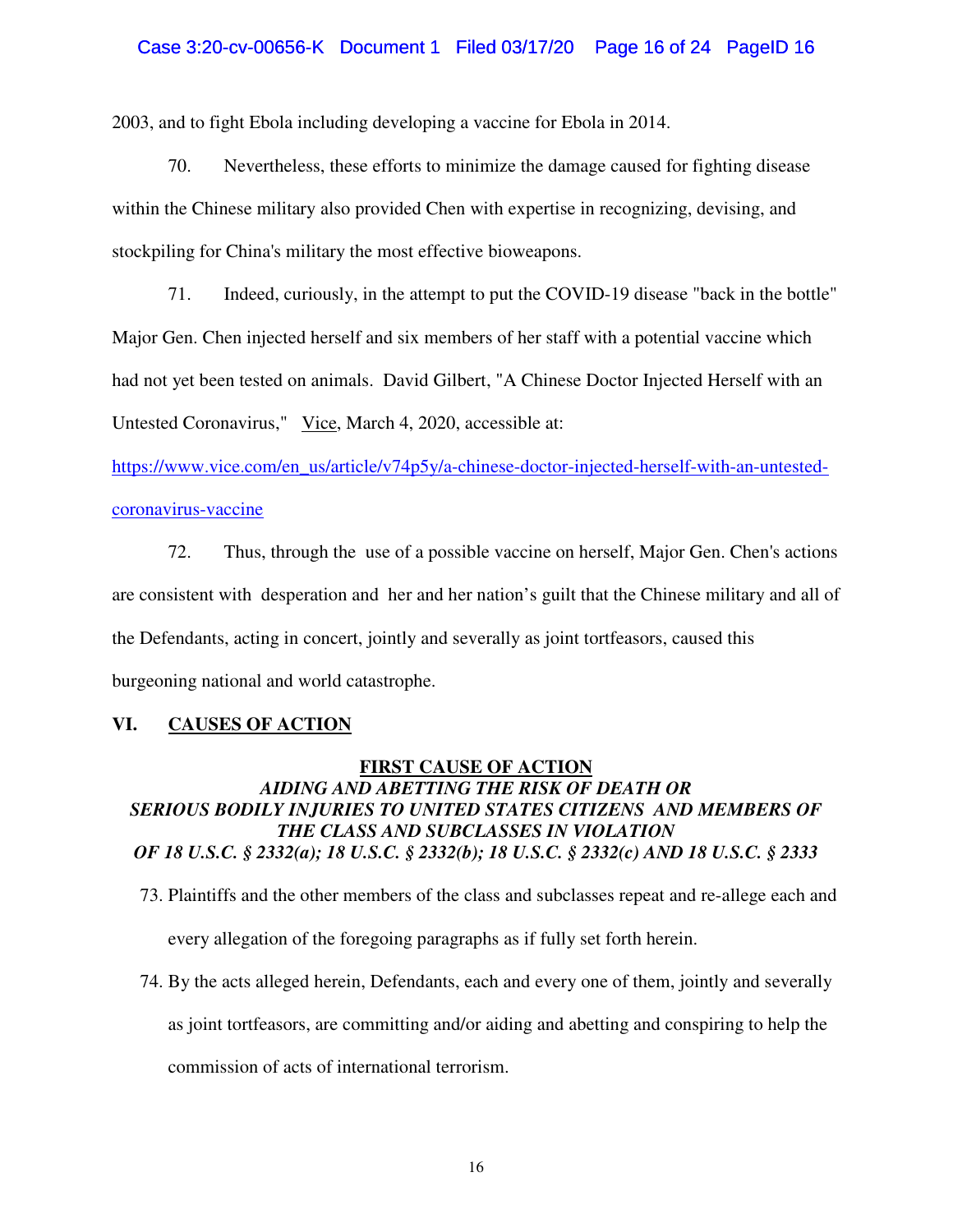- 75. Each of the Defendants provides substantial assistance to acts of terrorism in violation of 18 U.S.C. § 2332 and 18 U.S.C. § 2332a.
- 76. Each of the Defendants knows, or has recklessly disregarded, that it is providing material support to what is in effect constitutes international terrorism.
- 77. By aiding and abetting violations of 18 U.S.C. § 2332 that have caused harm as pled herein and at a minimum placed each of the Plaintiffs in imminent danger in his or her person, property, and/or business.
- 78. Defendants are jointly and severally liable as joint tortfeasors pursuant to 18 U.S.C. § 2333 for any and all damages that Plaintiff(s) have sustained as a result of such injuries.

### **SECOND CAUSE OF ACTION** *PROVISION OF MATERIAL SUPPORT TO TERRORISTS IN VIOLATION OF 18 U.S.C. § 2339A AND 18 U.S.C. § 2333*

- 79. Plaintiffs and each of the members of the class and subclasses repeat and re-allege each and every allegation of the foregoing paragraphs as if fully set forth herein.
- 80. Each of the Defendants, each and every one of them acting in concert as joint tortfeasors is providing material support to the preparation and carrying out of numerous acts of what in effect constitutes international terrorism which have placed the Plaintiff(s) in imminent danger of death or illness.
- 81. By participating in the commission of violations of 18 U.S.C. § 2339A that have caused each of the Plaintiffs to be injured in his or her person, business or property, Defendants are jointly and severally liable pursuant to 18 U.S.C. § 2333 for any and all damages that Plaintiffs and the class and subclasses have sustained as a result of the actions pled herein.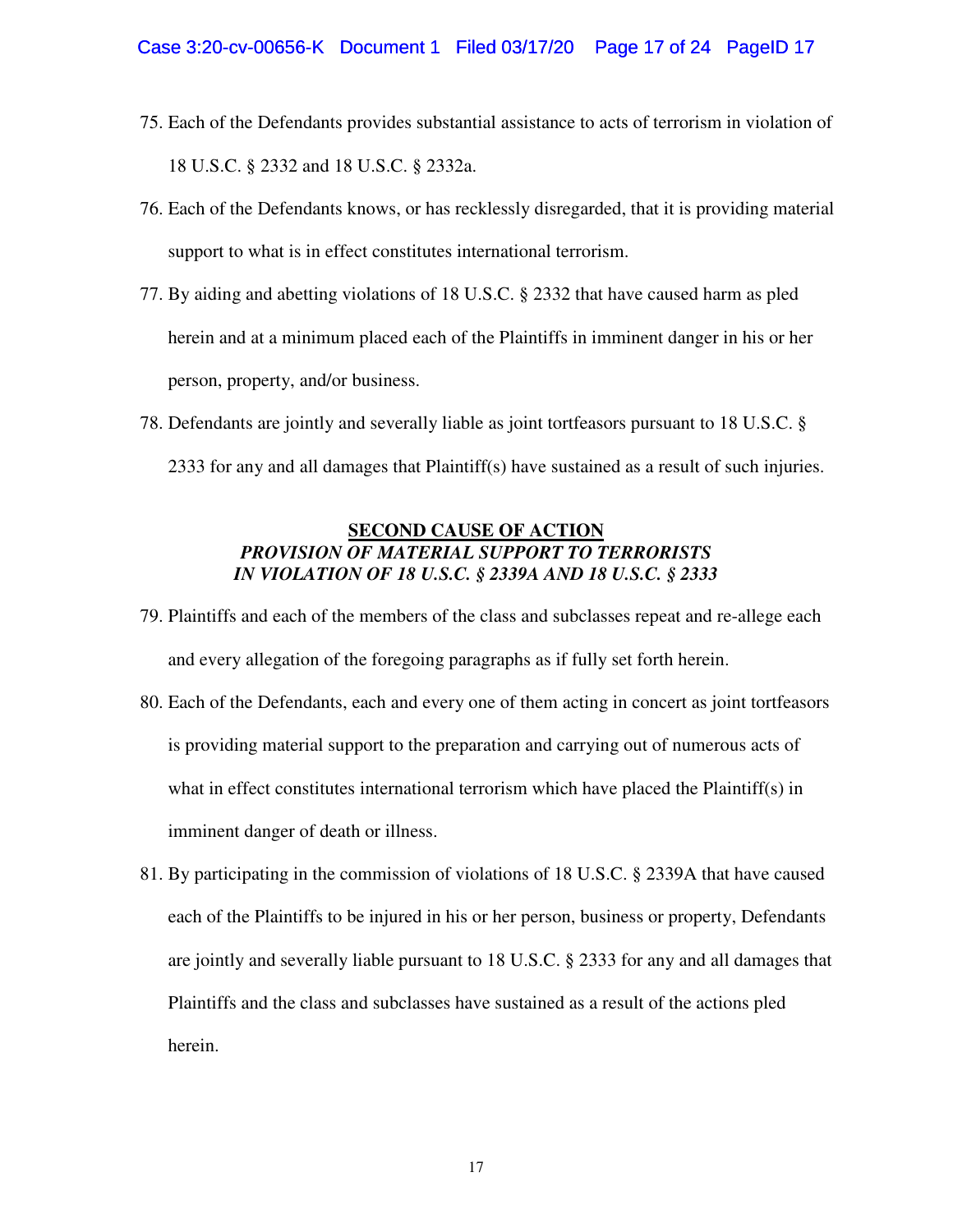82. As a result of such support to terrorist groups, Defendants violated the law of nations, established U.S. law, international laws, treaties and norms, including but not limited to those sections previously set forth: The Declaration on Measures to Eliminate International Terrorism and citations therein incorporated by reference adopted by the United Nations General Assembly on December 9, 1994 (GA Res. 49/50); The Anti-Terror Act, 18 U.S.C. 113B; The Anti-Terrorism and Effective Death Penalty Act, Pub. L. No. 104-132, 110 Stat. 1214 (1996); The Uniting and Strengthening America by Providing Appropriate Tools Required to Intercept and Obstruct Terrorism Act of 2001 ("USA Patriot Act"), Pub. L. No. 107-56, 115 Stat. 271 (2001); The Convention on the Prevention and Punishment of the Crime of Genocide; Art. 2, December 9, 1949, 78 UNTS; International Convention for the Suppression of the Financing of Terrorism, 39 I.L.M. 270 (Dec. 9, 1997); G.A. Res. 54/109, 1 UN Doc A/RES/54/109 (Dec. 1, 1999) and ratified by over 130 countries (The Financing Convention); United Nations Charter, 59 State. 1031, 3 Bevans 1153 (1945); Universal Declaration of Human Rights, G.A. Res. 217A (iii), U.N. Doc. A/810 (1948); International Covenant on Civil and Political Rights, G.A. Res. 2222A(xxi), 21 U.N. Doc., GAOR Supp. (No. 16) at 52 U.N. Doc. A 6316 (1966); Common Article 3 of the 1949 Geneva Convention; Article 4 and 13 of the 1997 Geneva Protocol II; Convention on Combating Bribery of Foreign Public Officials in International Business Transactions, 37 I.L.M. 1(Dec. 18, 1997); and other fundamental principles.

# **THIRD CAUSE OF ACTION** *CONSPIRACY TO CAUSE INJURY AND EVEN DEATH OF U.S. CITIZENS AND MEMBERS OF THE CLASS AND SUBCLASSES IN VIOLATION OF 18 U.S.C. §§ 2332(b) and 2333*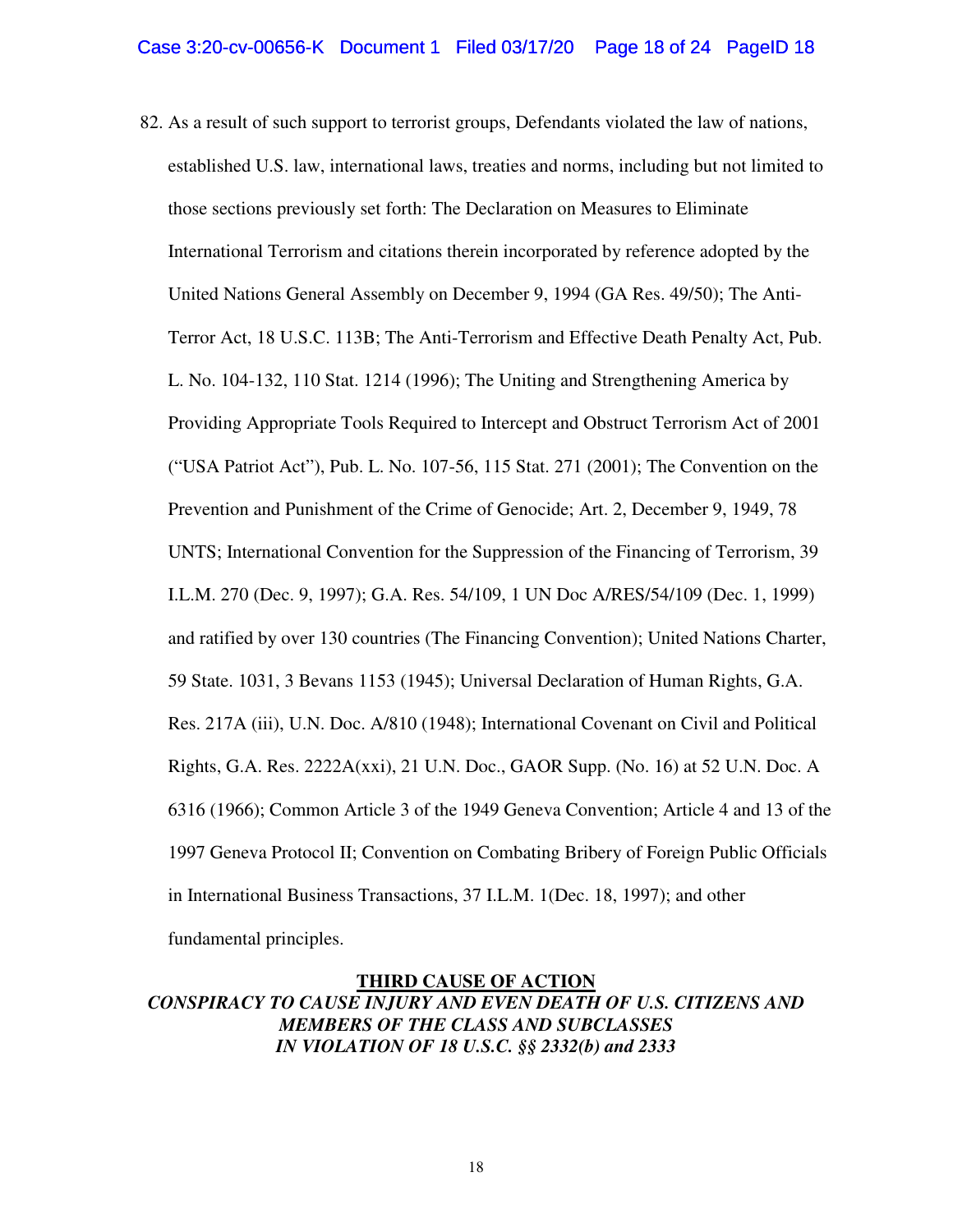- 83. Plaintiffs and each of the members of the class and subclasses repeat and re-allege each and every allegation of the foregoing paragraphs as if fully set forth herein.
- 84. Although it appears that the COVID-19 virus was released at an unplanned, unexpected time, it was prepared and stockpiled as a biological weapon to be used against China's perceived enemies, including but not limited to the people of the United States.
- 85. While COVID-19 virus may be too slow acting and slow-spreading to be used quickly against an enemy's military, it was designed to be used agaist the general population of one or more of China's perceived enemy nations, such as the United States.
- 86. Thus, the Defendants, each and every one of them acting in concert jointly and severally as joint tortfeasors, created and/or refined and then stockpiled biological weapons for the express purpose of using such weapons against its perceived enemies, including but not limited to the people of the United States.
- 87. The Defendants, each and every one of them acting in concert jointly and severally as joint tortfeasors, acted and/or conspired to harm U.S. citizens using these biological weapons.
- 88. Because China has agreed by treaty to outlaw such weapons, these actions cannot be official governmental actions of the People's Republic of China and are not subject to any possible claim of legal immunity from suit.
- 89. Although the actual release of the COVID-19 bioweapon appears to have been unintentional and not intended to be released in the laboratory's backyard, the purpose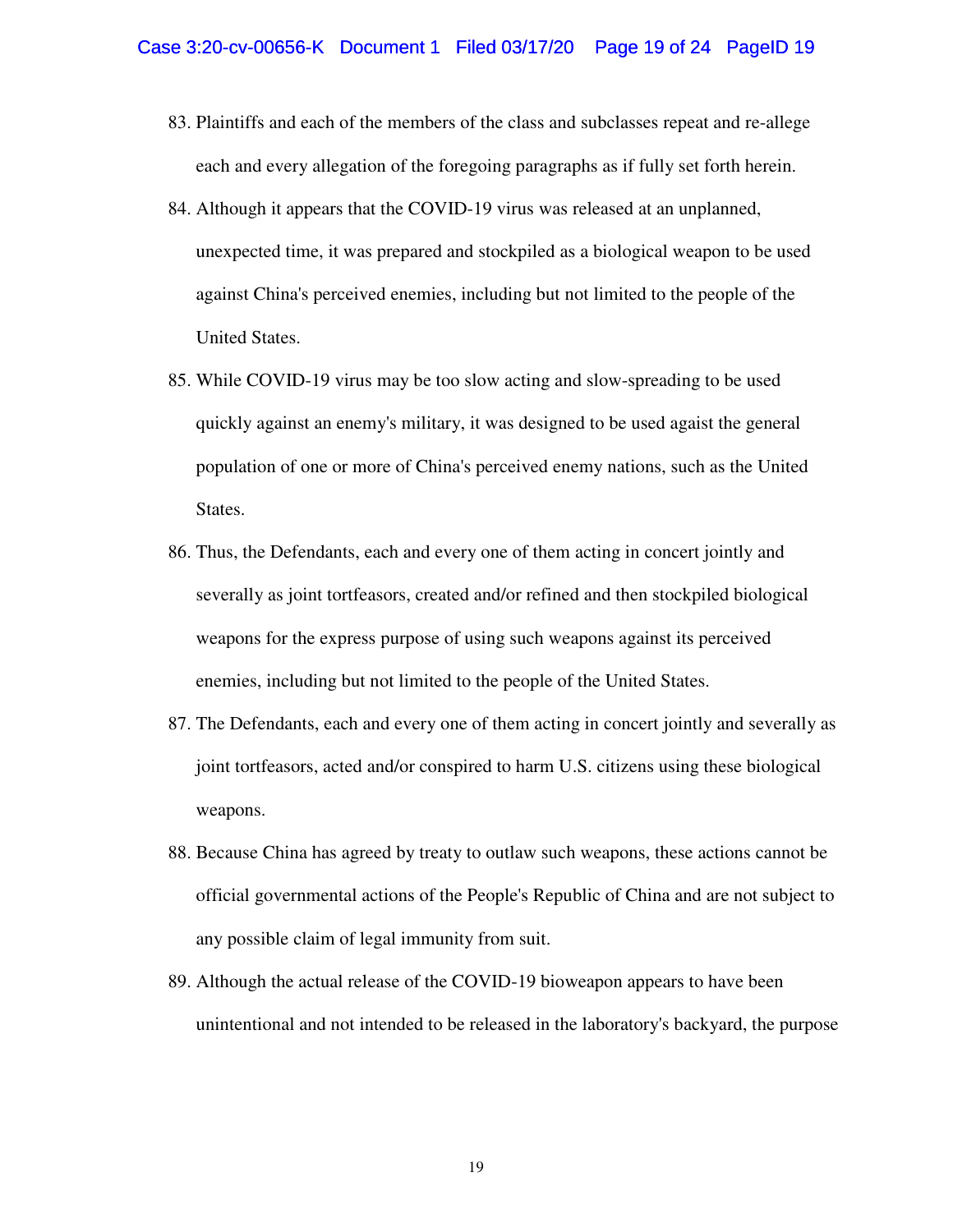of maintaining the virus within the laboratory was to use it to kill U.S. citizens and other persons and entities in nations perceived to be an enemy of China.

- 90. The Defendants thus attempted to and did harm U.S. citizens in violation of 18 U.S.C. § 1113.
- 91. Each of the Plaintiffs and members of the class and subclasses have, at a minimum, also been placed in imminent danger in his person, property or business as prohibited by 18 U.S.C. § 2332 and 18 U.S.C. § 2332a.
- 92. The acts of terrorism at issue are extreme and outrageous and committed to cause extreme physical pain and suffering, and financial loss to Plaintiffs and members of the class and subclasses.
- 93. Defendants agreed, including by implication or common understanding, to combine with each other, their agents, and other persons to act unlawfully, in the manner set forth in this Complaint and committed overt acts in furtherance of the conspiracy.
- 94. At all relevant times, Defendants, each and every one of them acting in concert as joint tortfeasors, jointly and severally, knew of this conspiracy and knew and knows, in particular, of the roles of charitable front organizations and their leaders in furtherance of that conspiracy
- 95. At a minimum, Defendants recklessly disregarded the nature and purposes of the conspiracy.
- 96. Defendants knowingly and purposefully agreed to perform the acts complained of herein with the knowledge, and for the purpose, that such services facilitate their mutual goals and support what are in effect and thus constitute terrorist activities pursuant to a common scheme to encourage and incentivize acts of terrorism.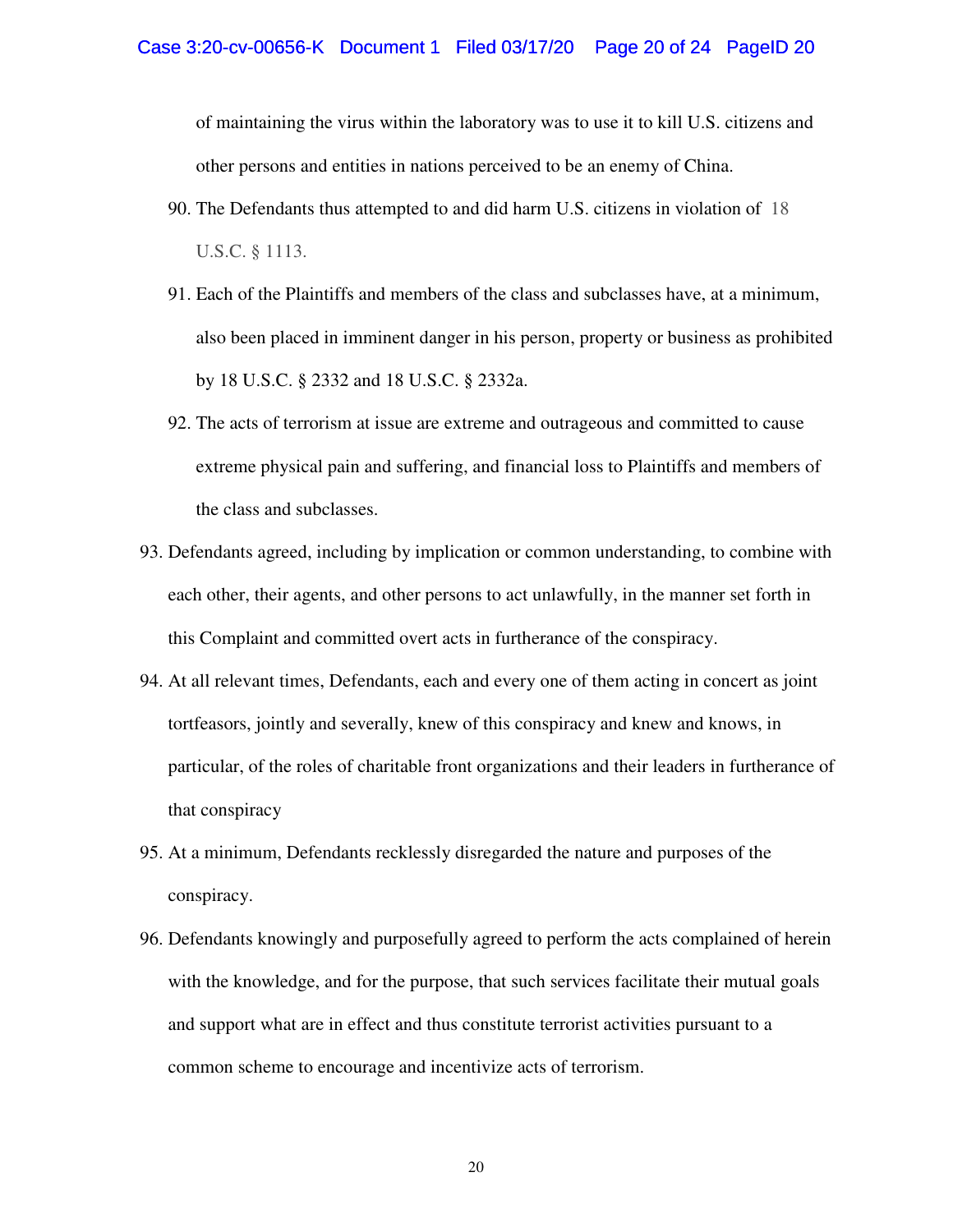- 97. By conspiring to support, encourage and facilitate violations of 18 U.S.C. § 2332 that have injured each plaintiff's respective person, property, or business, Defendants, each and every one of them, jointly and severally as joint tortfeasors, are liable pursuant to 18 U.S.C. § 2333 for any and all damages that Plaintiffs and members of the class and subclasses have sustained as a result of such injuries.
- 98. By encouraging and facilitating violations of and 18 U.S.C. § 2332a that have injured each of the lead Plaintiffs the class and subclasses in their person, property, employment or businesses, and Defendants, each and every one of them, are jointly and severally liable pursuant to 18 U.S.C. § 2333 for any and all damages that Plaintiffs and the members of the class and subclasses have sustained as a result of such illegal acts.

#### **FOURTH CAUSE OF ACTION NEGLIGENCE**

- 99. Plaintiffs and each of the members of the class and subclasses repeat and re-allege each and every allegation of the foregoing paragraphs as if fully set forth herein.
- 100. Each of the Defendants, each and every one of them acting in concert jointly and severally as joint tortfeasors, owe a duty under the conventions and thus Plaintiffs and members of the class and subclasses outlawing biological weapons to assertively destroy biological weapons as well as to refrain from creating or stockpiling them and to report to the other treaty members all known facts to avoid the spread or release of biological weapons.
- 101. The inherent act of creating, refining, and/or maintaining supplies of COVID-19 was illegal and banned under the terms of the treaties China has acceded to.
- 102. Each of the Defendants each and every one of them jointly and severally as joint tortfeasors owed a duty of ordinary care to handle outlawed and illegal biological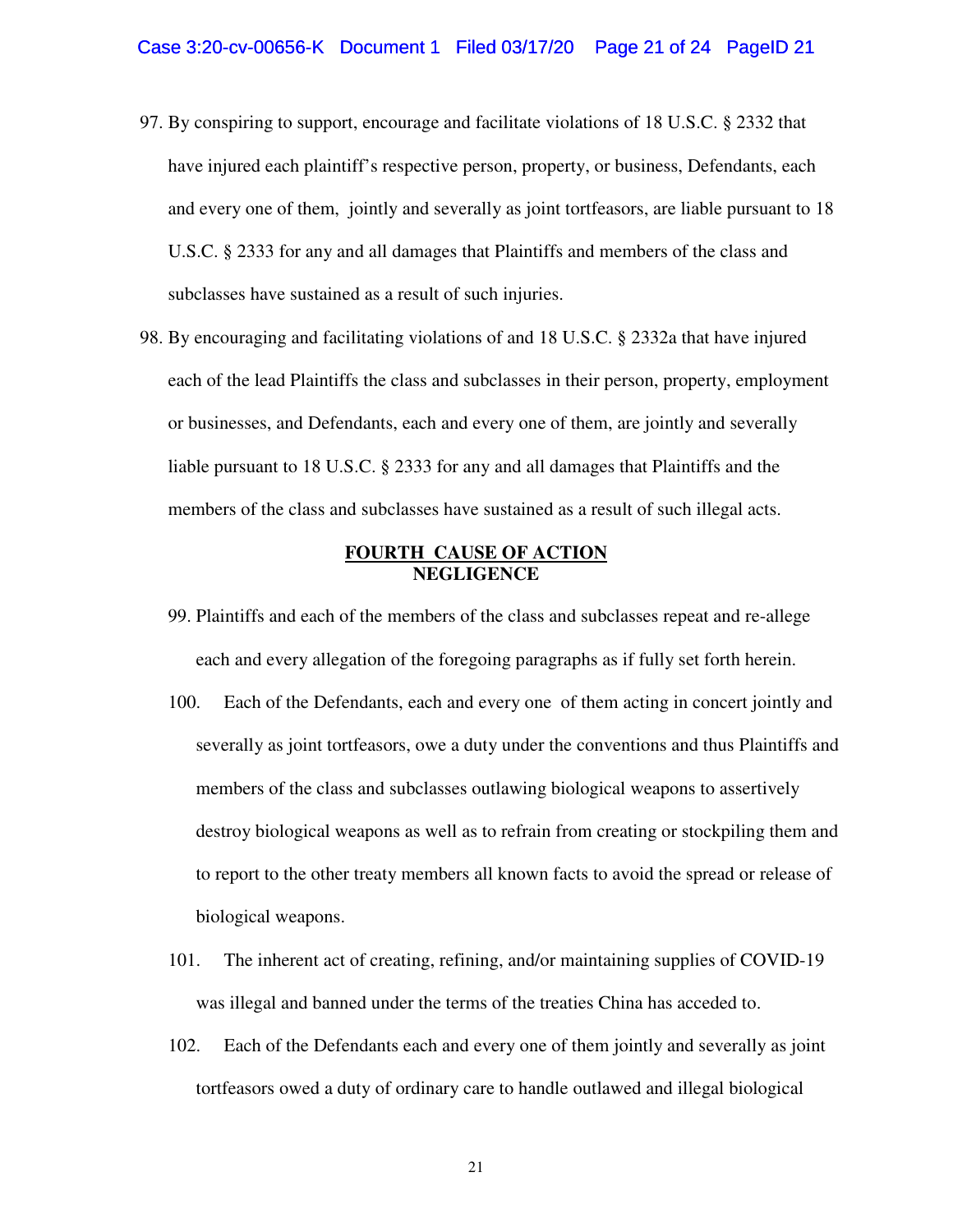weapons which are inherently extremely dangerous materials with the care needed to avoid the foreseeable, natural, inevitable deadly consequences of those inherently dangerous materials nearly certain to foreseeably cause loss of human life and severe injuries at a minimum.

- 103. In violation of the Defendant's duty of care, the Defendants recklessly, wantonly, willfully created an unreasonable risk of death and dangerous illness toward Plaintiffs and other members of the class and subclasses by failing to maintain banned and unlawful bioweapons with adequate protections and safeguards against their accidental release.
- 104. In violation of each of the Defendant's duty of care, acting in concert jointly and severally as joint tortfeasors, each of the Defendants allowed the COVID-19 virus to escape from a laboratory in or near Wuhan, China, which is the Wuhan Institute of Virology, or a sub-component thereof.
- 105. As a direct and proximate consequence of Defendants', each and every one of them acting in concert jointly and severally as joint tortfeasors, wanton and irresponsible recklessness and negligence, the public release and spread of COVID-19 has caused the Plaintiffs and other members of the class and subclasses illness, death, medical expenses, economic disruption and damage, loss of employment and other great losses including but not limited to loss of time for their chosen lives, and social disruption.

#### **FIFTH CAUSE OF ACTION WRONGFUL DEATH**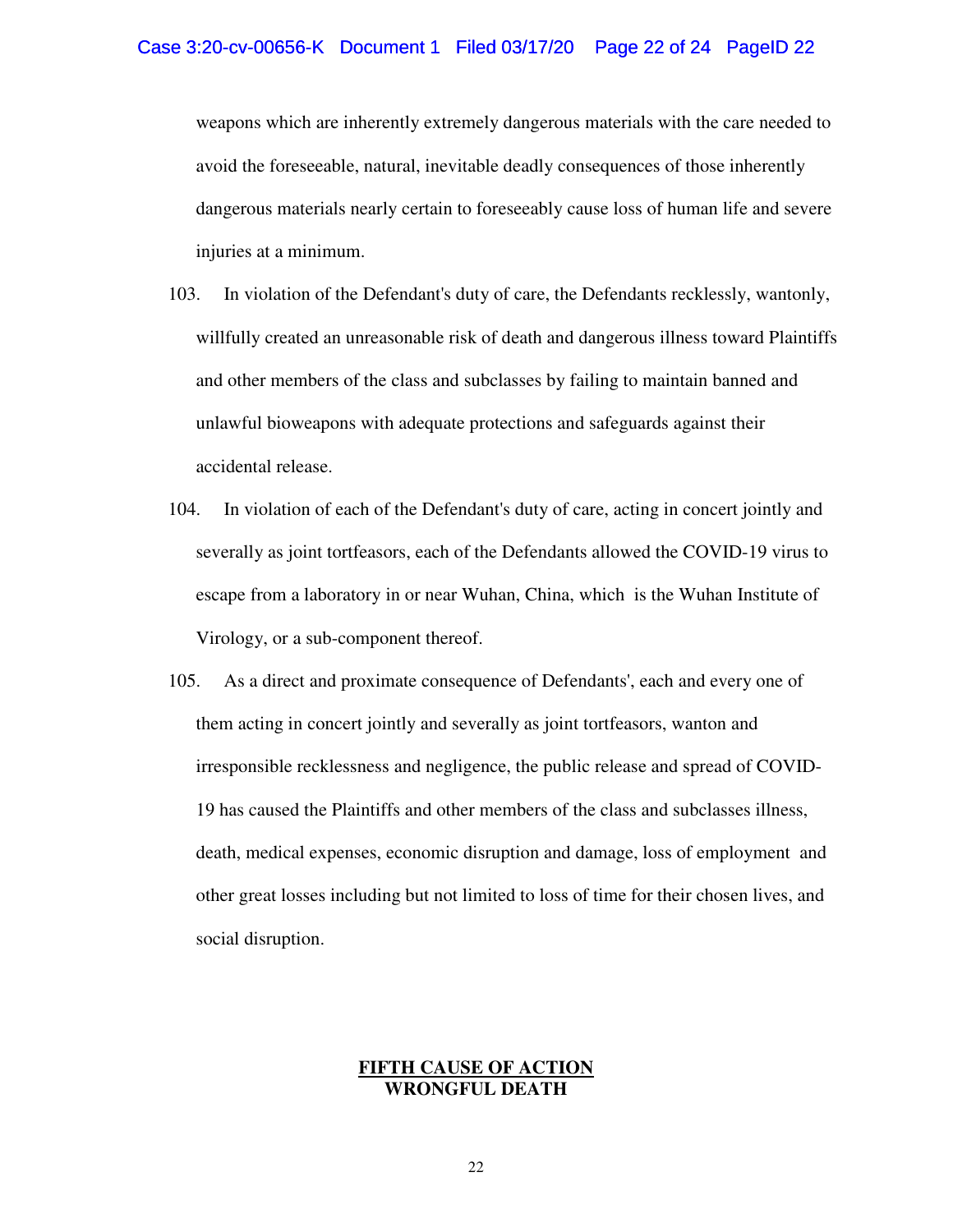- 106. Plaintiffs and members of the class and subclasses repeat and re-allege each and every allegation of the foregoing paragraphs as if fully set forth herein.
- 107. The Defendants, each and every one of them, jointly and severally as joint tortfeasors, are responsible for the deaths of at least 41 U.S. citizens, and mounting, and others in the class from COVID-19 viral infections.
- 108. By reason of the wrongful conduct of Defendants, Plaintiffs, on behalf of themselves and their family and Plaintiffs' and members of the class and subclasses, and their decedents, suffered conscious pain, suffering, severe emotional distress and death, and have suffered pecuniary and economic damage, loss of support, loss of nurture, care and guidance, grief, anguish, loss of services, loss of society, and other mental and physical injuries and even death.

#### **SIXTH CAUSE OF ACTION ASSAULT AND BATTERY**

- 109. Plaintiffs and members of the class and subclasses repeat and re-allege each and every allegation of the foregoing paragraphs as if fully set forth herein.
- 110. The Defendants, each and every one of them, jointly and severally as joint tortfeasors, have caused physical damage and harm to the members of the class and subclasses, particulary in subclass #1 and subclass #2, by physically infected the bodies of the class members.
- 111. The Defendants, each and every one of them, jointly and severally, have also placed all members of sub-class #1 and sub-class #2 in reasonable fear of imminent harm and/or death.